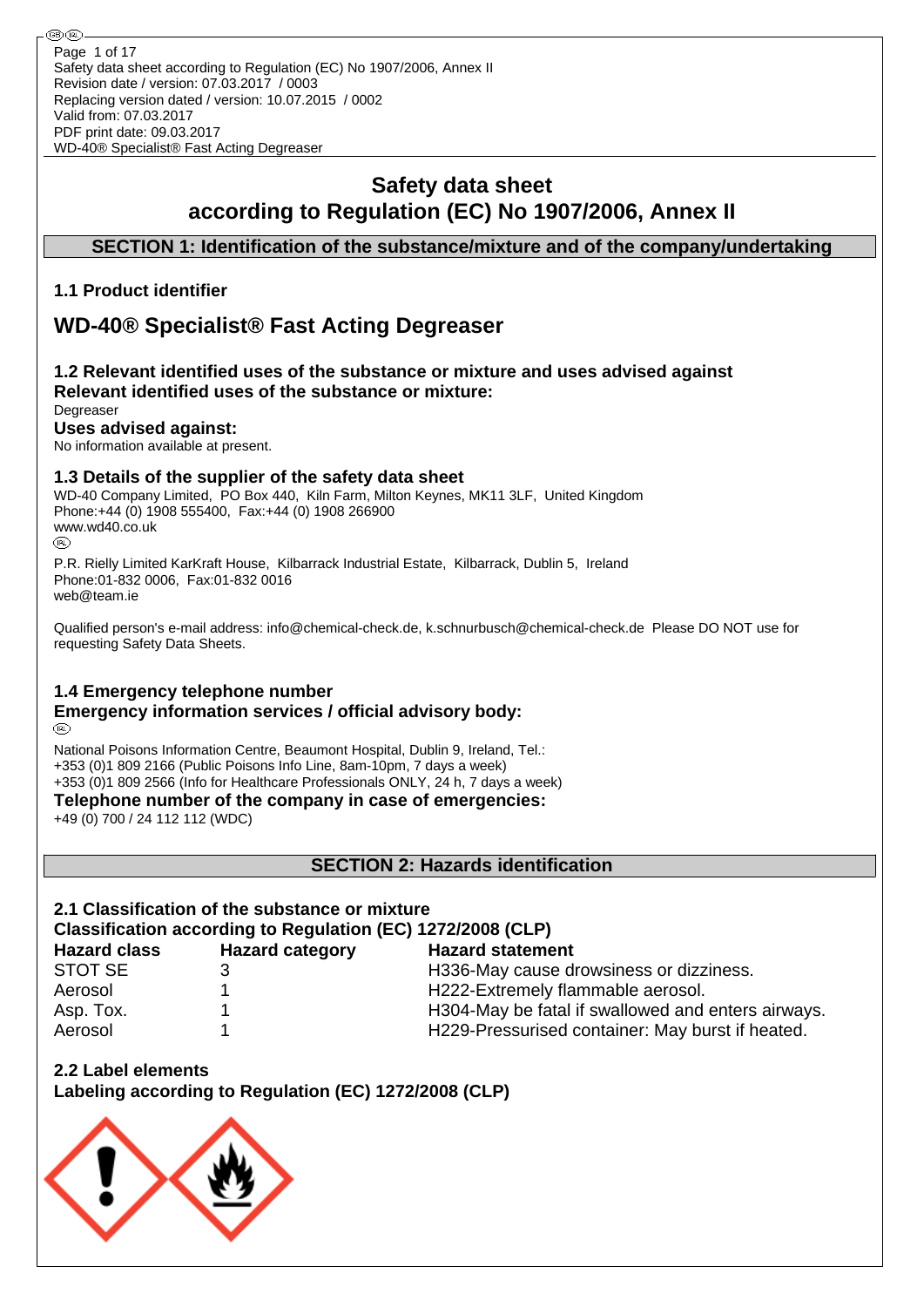Safety data sheet according to Regulation (EC) No 1907/2006, Annex II Revision date / version: 07.03.2017 / 0003 Replacing version dated / version: 10.07.2015 / 0002 Valid from: 07.03.2017 PDF print date: 09.03.2017 WD-40® Specialist® Fast Acting Degreaser

### Danger

H336-May cause drowsiness or dizziness. H222-Extremely flammable aerosol. H229-Pressurised container: May burst if heated.

P101-If medical advice is needed, have product container or label at hand. P102-Keep out of reach of children. P210-Keep away from heat, hot surfaces, sparks, open flames and other ignition sources. No smoking. P211-Do not spray on an open flame or other ignition source. P251-Do not pierce or burn, even after use. P261-Avoid breathing vapours or spray. P271- Use only outdoors or in a well-ventilated area.

P312-Call a POISON CENTRE / doctor if you feel unwell.

P405-Store locked up. P410+P412-Protect from sunlight. Do not expose to temperatures exceeding 50 °C. P501-Dispose of contents / container safely.

EUH066-Repeated exposure may cause skin dryness or cracking.

Without adequate ventilation, formation of explosive mixtures may be possible. Hydrocarbons, C9-C11, n-alkanes, isoalkanes, cyclics, < 2% aromatics

### **2.3 Other hazards**

The mixture does not contain any vPvB substance (vPvB = very persistent, very bioaccumulative) or is not included under XIII of the regulation (EC) 1907/2006 (< 0,1 %).

The mixture does not contain any PBT substance (PBT = persistent, bioaccumulative, toxic) or is not included under XIII of the regulation (EC) 1907/2006 (< 0,1 %).

## **SECTION 3: Composition/information on ingredients**

Aerosol

**3.1 Substance**

# n.a.

| 3.2 Mixture                                                 |                                                |
|-------------------------------------------------------------|------------------------------------------------|
| Hydrocarbons, C9-C11, n-alkanes, isoalkanes, cyclics, < 2%  |                                                |
| aromatics                                                   |                                                |
| <b>Registration number (REACH)</b>                          | 01-2119463258-33-XXXX                          |
| <b>Index</b>                                                | $---$                                          |
| <b>EINECS, ELINCS, NLP</b>                                  | 919-857-5 (REACH-IT List-No.)                  |
| <b>CAS</b>                                                  | $---$                                          |
| content %                                                   | 50-60                                          |
| Classification according to Regulation (EC) 1272/2008 (CLP) | Flam. Lig. 3, H226                             |
|                                                             | Asp. Tox. 1, H304                              |
|                                                             | STOT SE 3, H336                                |
|                                                             |                                                |
| 1-methoxy-2-propanol                                        | Substance for which an EU exposure limit value |
|                                                             | applies.                                       |
| <b>Registration number (REACH)</b>                          | 01-2119457435-35-XXXX                          |
| <b>Index</b>                                                | 603-064-00-3                                   |
| <b>EINECS, ELINCS, NLP</b>                                  | 203-539-1                                      |
| CAS                                                         | 107-98-2                                       |
| content %                                                   | $15 - 25$                                      |
| Classification according to Regulation (EC) 1272/2008 (CLP) | Flam. Lig. 3, H226                             |
|                                                             | STOT SE 3, H336                                |
|                                                             |                                                |
| 2-methoxy-1-methylethyl acetate                             | Substance for which an EU exposure limit value |
|                                                             | applies.                                       |
| <b>Registration number (REACH)</b>                          | 01-2119475791-29-XXXX                          |
| Index                                                       | 607-195-00-7                                   |
| <b>EINECS, ELINCS, NLP</b>                                  | 203-603-9                                      |
| CAS                                                         | 108-65-6                                       |
| content %                                                   | $15 - 25$                                      |
| Classification according to Regulation (EC) 1272/2008 (CLP) | Flam. Lig. 3, H226                             |
|                                                             |                                                |
| <b>Carbon dioxide</b>                                       | Substance for which an EU exposure limit value |
|                                                             | applies.                                       |
| <b>Registration number (REACH)</b>                          | $---$                                          |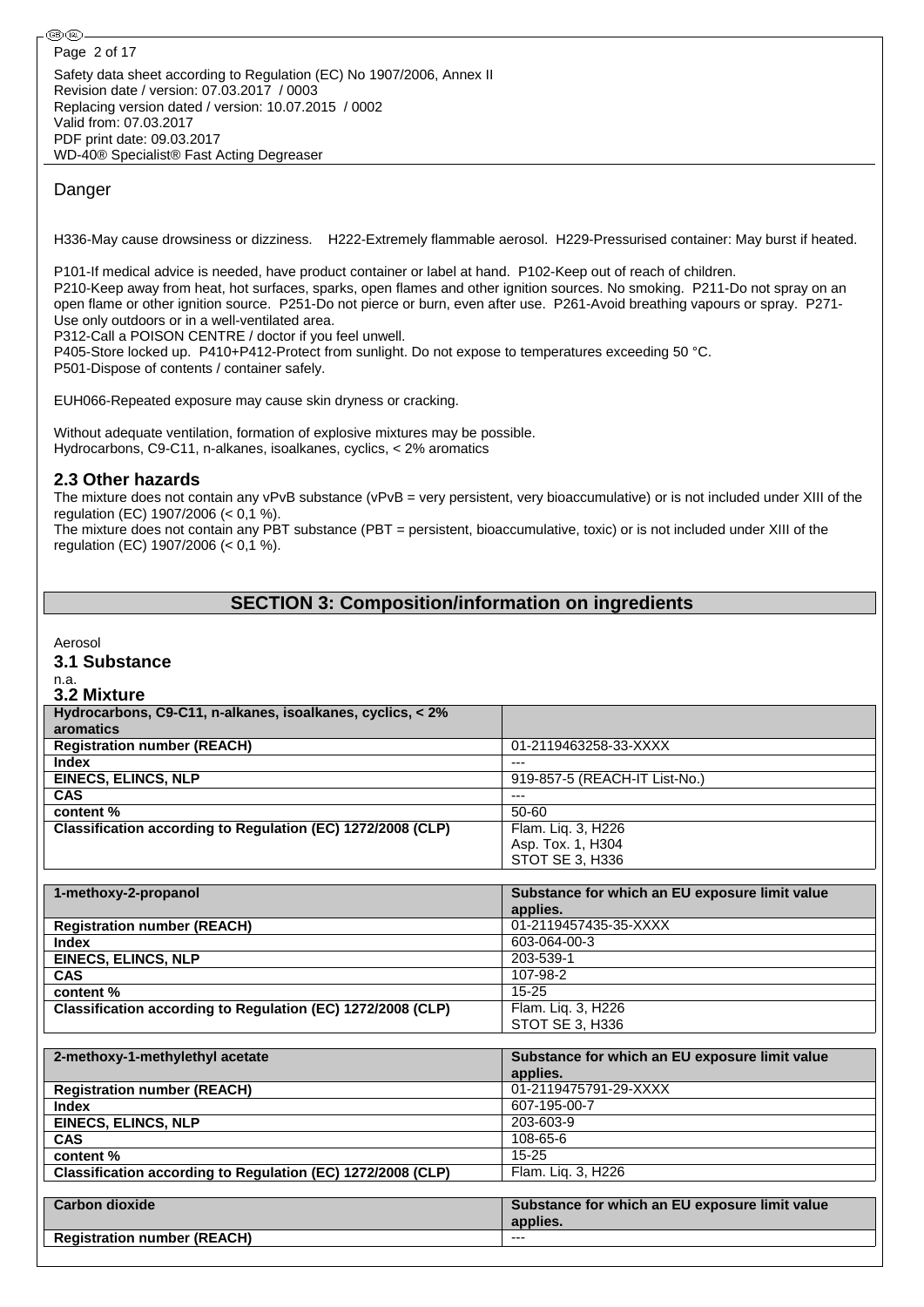| <b>Index</b>                                                | $- - -$   |
|-------------------------------------------------------------|-----------|
| <b>EINECS, ELINCS, NLP</b>                                  | 204-696-9 |
| <b>CAS</b>                                                  | 124-38-9  |
| content %                                                   | 1-5       |
| Classification according to Regulation (EC) 1272/2008 (CLP) | ---       |

For the text of the H-phrases and classification codes (GHS/CLP), see Section 16.

The substances named in this section are given with their actual, appropriate classification!

For substances that are listed in appendix VI, table 3.1/3.2 of the regulation (EC) no. 1272/2008 (CLP regulation) this means that all notes that may be given here for the named classification have been taken into account.

If, for example, the note P is applied for a hydrocarbon then this has already been taken into account for the classification named here.

Quote: "Note P - The classification as a carcinogen or mutagen need not apply if it can be shown that the substance contains less than 0,1 % w/w benzene (EINECS No 200-753-7)."

Article 4 of the regulation (EC) no. 1272/2008 (CLP regulation) was also observed and taken into account for the classification named here.

## **SECTION 4: First aid measures**

# **4.1 Description of first aid measures**

### **Inhalation**

Remove person from danger area.

Supply person with fresh air and consult doctor according to symptoms.

If the person is unconscious, place in a stable side position and consult a doctor.

### **Skin contact**

Remove polluted, soaked clothing immediately, wash thoroughly with plenty of water and soap, in case of irritation of the skin (flare), consult a doctor.

## **Eye contact**

Remove contact lenses.

Wash thoroughly for several minutes using copious water. Seek medical help if necessary.

### **Ingestion**

Typically no exposure pathway.

Rinse the mouth thoroughly with water.

Do not induce vomiting - give copious water to drink. Consult doctor immediately.

Danger of aspiration

In case of vomiting, keep head low so that the stomach content does not reach the lungs.

### **4.2 Most important symptoms and effects, both acute and delayed**

Irritation of the eyes Irritation of the respiratory tract **Coughing** Headaches Dizziness Effects/damages the central nervous system Unconsciousness With long-term contact: Drying of the skin. Dermatitis (skin inflammation) Ingestion: Nausea Vomiting Danger of aspiration Oedema of the lungs chemical pneumonitis (condition similar to pneumonia) Other dangerous properties cannot be ruled out. In certain cases, the symptoms of poisoning may only appear after an extended period / after several hours. **4.3 Indication of any immediate medical attention and special treatment needed** Gastric lavage (stomach washing) only under endotracheal intubation.

Subsequent observation for pneumonia and pulmonary oedema. Pulmonary oedema prophylaxis

## **SECTION 5: Firefighting measures**

### **5.1 Extinguishing media Suitable extinguishing media**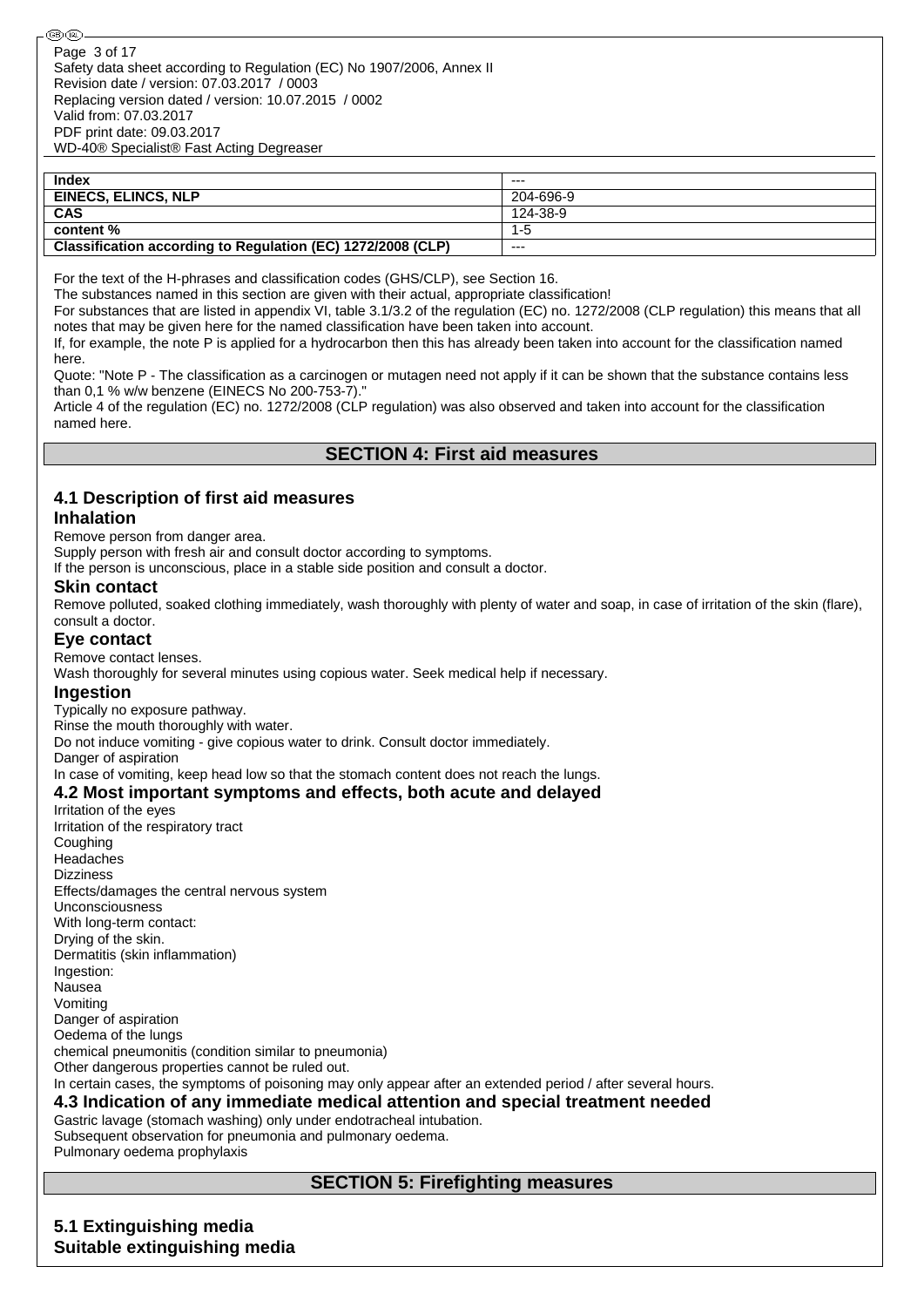Safety data sheet according to Regulation (EC) No 1907/2006, Annex II Revision date / version: 07.03.2017 / 0003 Replacing version dated / version: 10.07.2015 / 0002 Valid from: 07.03.2017 PDF print date: 09.03.2017 WD-40® Specialist® Fast Acting Degreaser Page 4 of 17

#### CO<sub>2</sub>

Extinction powder Water jet spray Alcohol resistant foam

### **Unsuitable extinguishing media**

High volume water jet

### **5.2 Special hazards arising from the substance or mixture**

In case of fire the following can develop: Oxides of carbon Toxic pyrolysis products. Danger of bursting (explosion) when heated

Explosive vapour/air mixture

### **5.3 Advice for firefighters**

In case of fire and/or explosion do not breathe fumes. Protective respirator with independent air supply. According to size of fire Full protection, if necessary. Cool container at risk with water. Dispose of contaminated extinction water according to official regulations.

### **SECTION 6: Accidental release measures**

## **6.1 Personal precautions, protective equipment and emergency procedures**

Remove possible causes of ignition - do not smoke.

Ensure sufficient supply of air.

Avoid inhalation, and contact with eyes or skin.

# If applicable, caution - risk of slipping.

## **6.2 Environmental precautions**

Prevent penetration into drains, cellars, working pits or other places in which accumulation could be hazardous. Prevent surface and ground-water infiltration, as well as ground penetration.

If accidental entry into drainage system occurs, inform responsible authorities.

## **6.3 Methods and material for containment and cleaning up**

If spray or gas escapes, ensure ample fresh air is available.

Without adequate ventilation, formation of explosive mixtures may be possible. Active substance:

Soak up with absorbent material (e.g. universal binding agent, sand, diatomaceous earth) and dispose of according to Section 13.

## **6.4 Reference to other sections**

For personal protective equipment see Section 8 and for disposal instructions see Section 13.

## **SECTION 7: Handling and storage**

In addition to information given in this section, relevant information can also be found in section 8 and 6.1.

## **7.1 Precautions for safe handling**

## **7.1.1 General recommendations**

Ensure good ventilation.

Avoid inhalation of the vapours.

Avoid contact with eyes or skin.

Keep away from sources of ignition - Do not smoke.

Take measures against electrostatic charging, if appropriate.

Do not use on hot surfaces.

Eating, drinking, smoking, as well as food-storage, is prohibited in work-room.

Observe directions on label and instructions for use.

Use working methods according to operating instructions.

## **7.1.2 Notes on general hygiene measures at the workplace**

General hygiene measures for the handling of chemicals are applicable.

Wash hands before breaks and at end of work.

Keep away from food, drink and animal feedingstuffs.

Remove contaminated clothing and protective equipment before entering areas in which food is consumed.

## **7.2 Conditions for safe storage, including any incompatibilities**

Keep out of access to unauthorised individuals.

Not to be stored in gangways or stair wells.

Store product closed and only in original packing.

Do not store with flammable or self-igniting materials.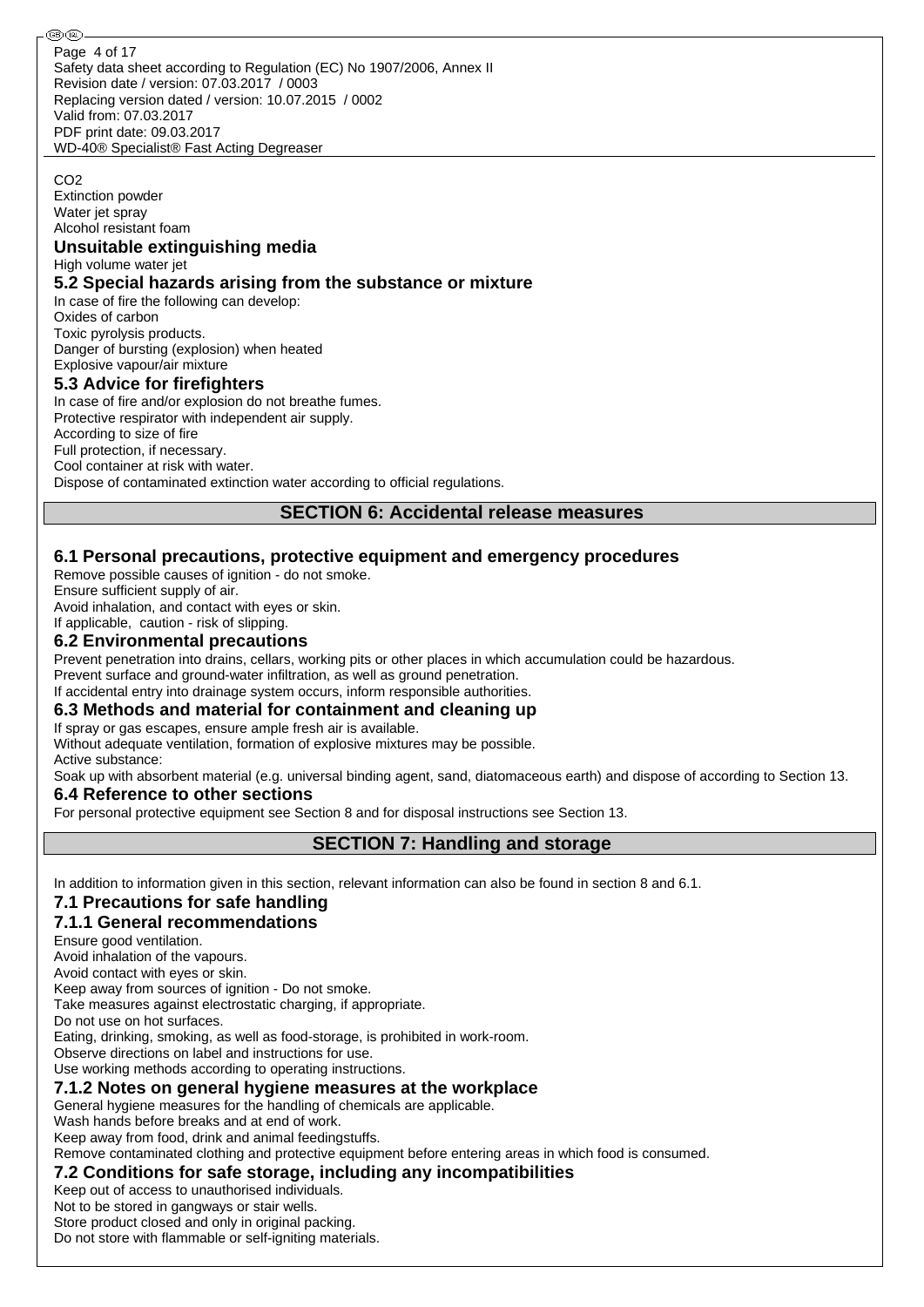#### **®®**

Safety data sheet according to Regulation (EC) No 1907/2006, Annex II Revision date / version: 07.03.2017 / 0003 Replacing version dated / version: 10.07.2015 / 0002 Valid from: 07.03.2017 PDF print date: 09.03.2017 WD-40® Specialist® Fast Acting Degreaser Page 5 of 17

Observe special regulations for aerosols! Store cool. Keep protected from direct sunlight and temperatures over 50°C. Store in a well ventilated place. Observe special storage conditions. **7.3 Specific end use(s)** No information available at present.

## **SECTION 8: Exposure controls/personal protection**

#### **8.1 Control parameters**

Workplace exposure limit (WEL) of the total hydrocarbon solvent content of the mixture (RCP method according to EH40): 800 mg/m3

| ®<br><b>Chemical Name</b>                                                                                                                                                                                                                |                      | Content %:50-<br>Hydrocarbons, C9-C11, n-alkanes, isoalkanes, cyclics, < 2% aromatics                                                                                                                                  |                                     |                   |                     |  |
|------------------------------------------------------------------------------------------------------------------------------------------------------------------------------------------------------------------------------------------|----------------------|------------------------------------------------------------------------------------------------------------------------------------------------------------------------------------------------------------------------|-------------------------------------|-------------------|---------------------|--|
| WEL-TWA: 800 mg/m3                                                                                                                                                                                                                       |                      | WEL-STEL:<br>$\overline{a}$                                                                                                                                                                                            |                                     | ---               | 60                  |  |
| Monitoring procedures:                                                                                                                                                                                                                   |                      | Draeger - Hydrocarbons 2/a (81 03 581)<br>Draeger - Hydrocarbons 0,1%/c (81 03 571)<br>Compur - KITA-187 S (551 174)                                                                                                   |                                     |                   |                     |  |
| BMGV:<br>$\overline{a}$                                                                                                                                                                                                                  |                      |                                                                                                                                                                                                                        | Other information:<br>method, EH40) | (WEL acc. to RCP- |                     |  |
| (BL)<br><b>Chemical Name</b>                                                                                                                                                                                                             |                      | Hydrocarbons, C9-C11, n-alkanes, isoalkanes, cyclics, < 2% aromatics                                                                                                                                                   |                                     |                   | Content %:50-<br>60 |  |
| OELV-8h: 100 ppm (573 mg/m3) (White Spirit)                                                                                                                                                                                              |                      | OELV-15min: 125 ppm (720 mg/m3) (White<br>Spirit)                                                                                                                                                                      |                                     | ---               |                     |  |
| Monitoring procedures:                                                                                                                                                                                                                   |                      | Draeger - Hydrocarbons 2/a (81 03 581)<br>Draeger - Hydrocarbons 0,1%/c (81 03 571)<br>Compur - KITA-187 S (551 174)                                                                                                   |                                     |                   |                     |  |
| BLV:<br>$\overline{a}$                                                                                                                                                                                                                   |                      |                                                                                                                                                                                                                        | Other information:                  | ---               |                     |  |
| ⊛<br><b>Chemical Name</b>                                                                                                                                                                                                                | 1-methoxy-2-propanol |                                                                                                                                                                                                                        |                                     |                   | Content %:15-<br>25 |  |
| WEL-TWA: 100 ppm (375 mg/m3) (WEL, EU)                                                                                                                                                                                                   |                      | WEL-STEL: 150 ppm (560 mg/m3) (WEL), 150<br>ppm (568 mg/m3) (EU)                                                                                                                                                       |                                     | ---               |                     |  |
| MTA/MA-017/A89 (Determination of glycol ethers (1-methoxy-2-propanol, 2-<br>Monitoring procedures:<br>ethoxyethanol) in air - Charcoal tube method / Gas chromatography) - 1989 - EU<br>project BC/CEN/ENTR/000/2002-16 card 12-1 (2004) |                      |                                                                                                                                                                                                                        |                                     |                   |                     |  |
| BMGV:                                                                                                                                                                                                                                    |                      |                                                                                                                                                                                                                        | Other information:                  | Sk (WEL)          |                     |  |
| ®<br><b>Chemical Name</b>                                                                                                                                                                                                                | 1-methoxy-2-propanol |                                                                                                                                                                                                                        |                                     |                   | Content %:15-<br>25 |  |
| OELV-8h: 100 ppm (375 mg/m3) (Propylene<br>glycol monomethyl ether) (OELV-8h, EC)                                                                                                                                                        |                      | OELV-15min: 150 ppm (568 mg/m3) (Propylene<br>glycol monomethyl ether) (OELV-15min, EC)                                                                                                                                |                                     |                   |                     |  |
| Monitoring procedures:                                                                                                                                                                                                                   |                      | MTA/MA-017/A89 (Determination of glycol ethers (1-methoxy-2-propanol, 2-<br>ethoxyethanol) in air - Charcoal tube method / Gas chromatography) - 1989 - EU<br>project BC/CEN/ENTR/000/2002-16 card 12-1 (2004)         |                                     |                   |                     |  |
| BLV:<br>---                                                                                                                                                                                                                              |                      |                                                                                                                                                                                                                        | Other information:                  | <b>IOELV</b>      |                     |  |
| @ි<br><b>Chemical Name</b>                                                                                                                                                                                                               |                      | 2-methoxy-1-methylethyl acetate                                                                                                                                                                                        |                                     |                   | Content %:15-<br>25 |  |
| 50 ppm (274 mg/m3) (WEL), 50 ppm<br>WEL-TWA:<br>(275 mg/m3) (EU)                                                                                                                                                                         |                      | WEL-STEL:<br>ppm (550 mg/m3) (EU)                                                                                                                                                                                      | 100 ppm (548 mg/m3) (WEL), 100      | ---               |                     |  |
| Monitoring procedures:                                                                                                                                                                                                                   |                      | MTA/MA-024/A92 (Determination of esters II (1-methoxy-2-propyl acetate, 2-<br>ethoxyethyl acetate) in air - Charcoal tube method / Gas chromatography) - 1992                                                          |                                     |                   |                     |  |
| BMGV:                                                                                                                                                                                                                                    |                      | - EU project BC/CEN/ENTR/000/2002-16 card 15-1 (2004)                                                                                                                                                                  | Other information:                  | Sk (WEL)          |                     |  |
| ⅏                                                                                                                                                                                                                                        |                      |                                                                                                                                                                                                                        |                                     |                   |                     |  |
| <b>Chemical Name</b>                                                                                                                                                                                                                     |                      | 2-methoxy-1-methylethyl acetate                                                                                                                                                                                        |                                     |                   | Content %:15-<br>25 |  |
| OELV-8h:<br>50 ppm (275 mg/m3) (OELV-8h, EC)                                                                                                                                                                                             |                      | OELV-15min:<br>15min, EC)                                                                                                                                                                                              | 100 ppm (550 mg/m3) (OELV-          |                   |                     |  |
| Monitoring procedures:                                                                                                                                                                                                                   |                      | MTA/MA-024/A92 (Determination of esters II (1-methoxy-2-propyl acetate, 2-<br>ethoxyethyl acetate) in air - Charcoal tube method / Gas chromatography) - 1992<br>- EU project BC/CEN/ENTR/000/2002-16 card 15-1 (2004) |                                     |                   |                     |  |
| BLV:<br>$\overline{a}$                                                                                                                                                                                                                   |                      |                                                                                                                                                                                                                        | Other information:                  | Sk, IOELV         |                     |  |
| ⊛                                                                                                                                                                                                                                        |                      |                                                                                                                                                                                                                        |                                     |                   |                     |  |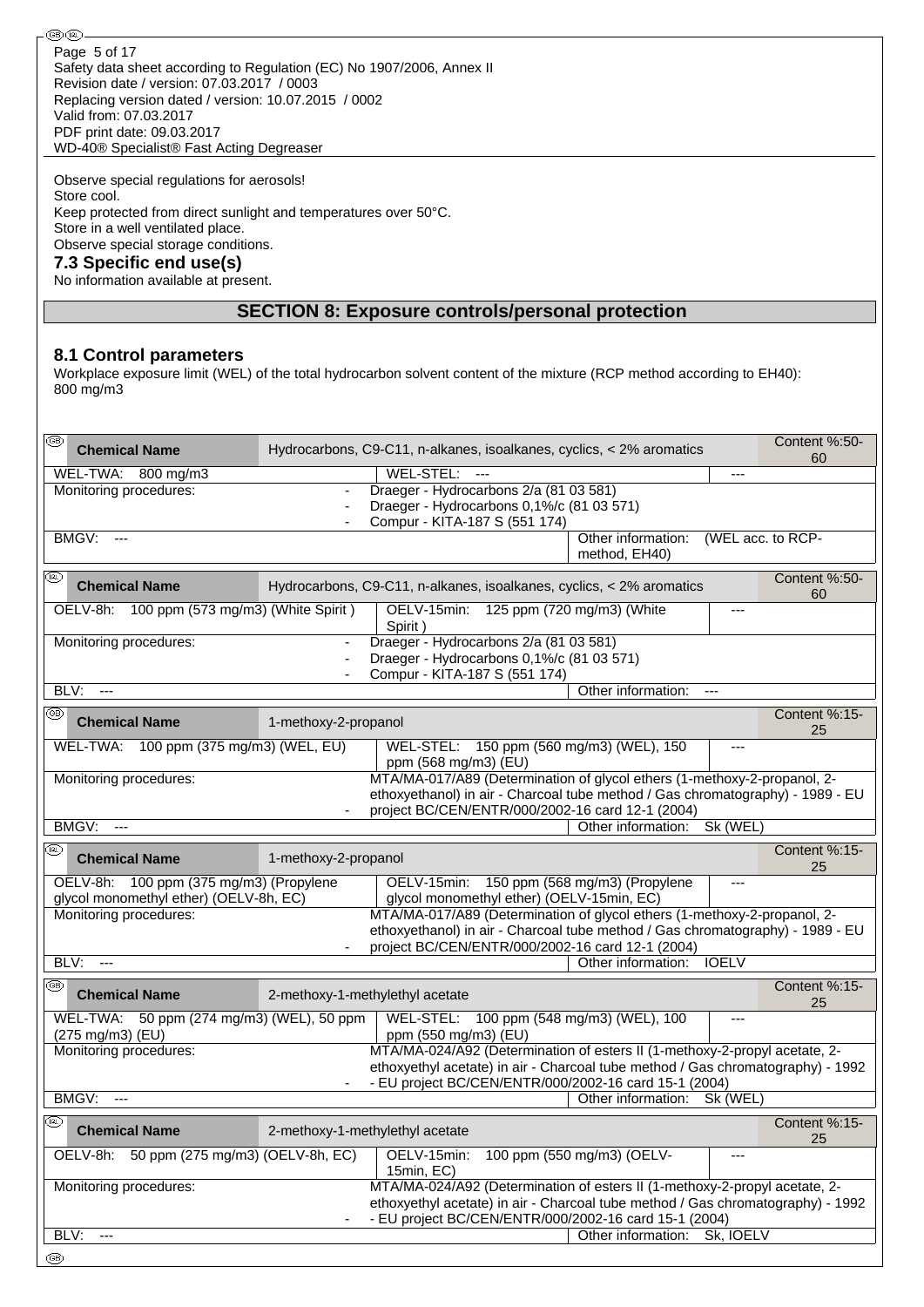| <b>Chemical Name</b>                     | Carbon dioxide           |                                                              | Content %:1-5   |
|------------------------------------------|--------------------------|--------------------------------------------------------------|-----------------|
| WEL-TWA: 5000 ppm (9150 mg/m3) (WEL),    |                          | WEL-STEL: 15000 ppm (27400 mg/m3) (WEL)<br>---               |                 |
| 5000 ppm (9000 mg/m3) (EU)               |                          |                                                              |                 |
| Monitoring procedures:                   | $\overline{\phantom{a}}$ | Compur - KITA-126 B (549 475)                                |                 |
|                                          |                          | Compur - KITA-126 SA (549 467)                               |                 |
|                                          |                          | Compur - KITA-126 SB (548 816)                               |                 |
|                                          |                          | Compur - KITA-126 SF (549 491)                               |                 |
|                                          |                          | Compur - KITA-126 SG (550 210)                               |                 |
|                                          |                          | Compur - KITA-126 SH (549 509)                               |                 |
|                                          |                          | Compur - KITA-126 UH (549 517)                               |                 |
|                                          |                          | Draeger - Carbon Dioxide 100/a (81 01 811)                   |                 |
|                                          | ۰                        | Draeger - Carbon Dioxide 0,1%/a (CH 23 501)                  |                 |
|                                          |                          | Draeger - Carbon Dioxide 0.5%/a (CH 31 401)                  |                 |
|                                          |                          | Draeger - Carbon Dioxide 1%/a (CH 25 101)                    |                 |
|                                          |                          | Draeger - Carbon Dioxide 5%/A (CH 20 301)                    |                 |
|                                          | ٠                        | OSHA ID-172 (Carbon dioxide in workplace atmospheres) - 1990 |                 |
|                                          |                          | NIOSH 6603 (Carbon dioxide) - 1994                           |                 |
| BMGV:<br>---                             |                          | Other information:<br>---                                    |                 |
| (R)<br><b>Chemical Name</b>              | Carbon dioxide           |                                                              | Content $%:1-5$ |
| OELV-8h: 5000 ppm (9000 mg/m3) (OELV-8h, |                          | 15000ppm (27000 mg/m3) (OELV-<br>OELV-15min:<br>---          |                 |
| EC)                                      |                          | 15min                                                        |                 |
| Monitoring procedures:                   |                          | Compur - KITA-126 B (549 475)                                |                 |
|                                          |                          | Compur - KITA-126 SA (549 467)                               |                 |
|                                          |                          | Compur - KITA-126 SB (548 816)                               |                 |

- Compur - KITA-126 SF (549 491) Compur - KITA-126 SG (550 210) - Compur - KITA-126 SH (549 509) - Compur - KITA-126 UH (549 517)

Draeger - Carbon Dioxide 100/a (81 01 811) Draeger - Carbon Dioxide 0,1%/a (CH 23 501) Draeger - Carbon Dioxide 0,5%/a (CH 31 401) Draeger - Carbon Dioxide 1%/a (CH 25 101) Draeger - Carbon Dioxide 5%/A (CH 20 301)

NIOSH 6603 (Carbon dioxide) - 1994

OSHA ID-172 (Carbon dioxide in workplace atmospheres) - 1990

 WEL-TWA = Workplace Exposure Limit - Long-term exposure limit (8-hour TWA (= time weighted average) reference period) EH40. AGW = "Arbeitsplatzgrenzwert" (workplace limit value, Germany). | WEL-STEL = Workplace Exposure Limit - Short-term exposure limit (15-minute reference period). | BMGV = Biological monitoring guidance value EH40. BGW = "Biologischer Grenzwert" (biological limit value, Germany) | Other information: Sen = Capable of causing occupational asthma. Sk = Can be absorbed through skin. Carc = Capable of causing cancer and/or heritable genetic damage.

BLV: ---<br>
Dther information: IOELV

\*\* = The exposure limit for this substance is repealed through the TRGS 900 (Germany) of January 2006 with the goal of revision.

 OELV-8h = Occupational Exposure Limit Value (8-hour reference period). (IFV) = Inhalable Fraction and Vapour. (I) = Inhalable Fraction. (R) = Respirable Fraction. | OELV-15min = Occupational Exposure Limit Value (15-minute reference period). (IFV) = Inhalable Fraction and Vapour. (I) = Inhalable Fraction. (R) = Respirable Fraction. | BLV = Biological limit value | Other information: Carc1A, Carc1B = carcinogenic substance, Cat. 1A or 1B. Muta1A, Muta1B = mutagenic substance, Cat. 1A or 1B. Repr1A, Repr1B  $=$  Substances known to be toxic for reproduction. Cat. 1A or 1B. Sk = can be absorbed through skin. Asphx = asphyxiant. Sen = Respiratory sensitizer. BOELV = Binding Occupational Exposure Limit Values. IOELV = Indicative Occupational Exposure Limit Values.

| Area of application | <b>Exposure route /</b><br><b>Environmental</b><br>compartment | <b>Effect on health</b> | <b>Descripto</b> | <b>Value</b> | <b>Unit</b> | <b>Note</b> |
|---------------------|----------------------------------------------------------------|-------------------------|------------------|--------------|-------------|-------------|
|                     | Environment - freshwater                                       |                         | <b>PNEC</b>      | 10           | mg/l        |             |
|                     | Environment - marine                                           |                         | <b>PNEC</b>      |              | mg/l        |             |
|                     | Environment - periodic<br>release                              |                         | <b>PNEC</b>      | 100          | mg/l        |             |
|                     | Environment - sewage<br>treatment plant                        |                         | <b>PNEC</b>      | 100          | mg/l        |             |
|                     | Environment - sediment,<br>freshwater                          |                         | <b>PNEC</b>      | 41,6         | mg/kg dw    |             |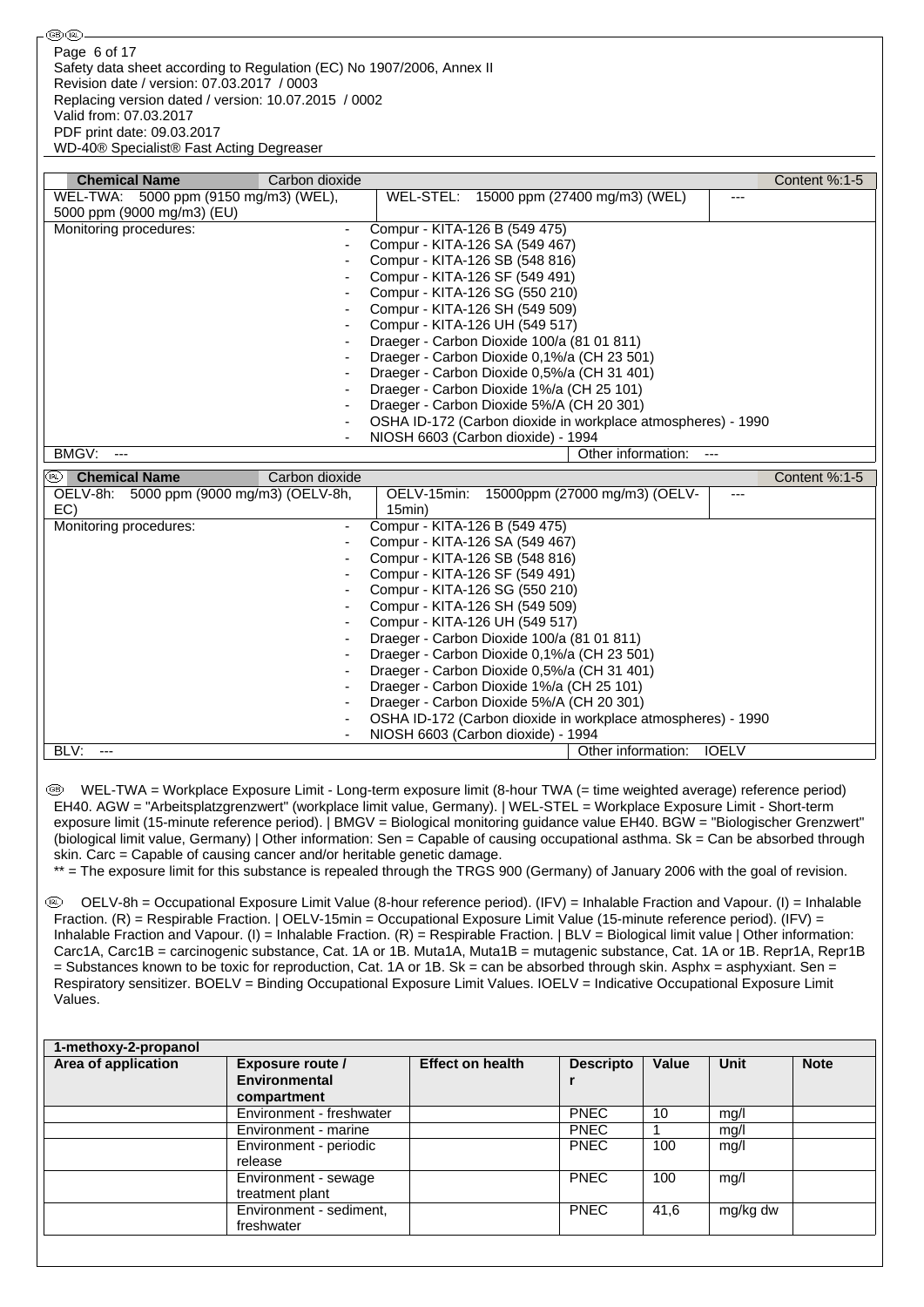|                     | Environment - sediment,<br>marine |                                | <b>PNEC</b> | 4,17  | mg/kg dw |
|---------------------|-----------------------------------|--------------------------------|-------------|-------|----------|
|                     | Environment - soil                |                                | <b>PNEC</b> | 2,47  | mg/kg dw |
| Consumer            | Human - inhalation                | Short term, local<br>effects   | <b>DNEL</b> | 553,5 | mg/m3    |
| Consumer            | Human - dermal                    | Long term, systemic<br>effects | <b>DNEL</b> | 50,6  | mg/kg    |
| Consumer            | Human - inhalation                | Long term, systemic<br>effects | <b>DNEL</b> | 369   | mg/m3    |
| Workers / employees | Human - dermal                    | Long term, systemic<br>effects | <b>DNEL</b> | 18,1  | mg/kg    |
| Workers / employees | Human - inhalation                | Long term, systemic<br>effects | <b>DNEL</b> | 43.9  | mg/m3    |
| Workers / employees | Human - oral                      | Long term, systemic<br>effects | <b>DNEL</b> | 3,3   | mg/kg    |

|                     | 2-methoxy-1-methylethyl acetate                            |                                |                  |        |             |             |  |  |
|---------------------|------------------------------------------------------------|--------------------------------|------------------|--------|-------------|-------------|--|--|
| Area of application | <b>Exposure route /</b>                                    | <b>Effect on health</b>        | <b>Descripto</b> | Value  | <b>Unit</b> | <b>Note</b> |  |  |
|                     | <b>Environmental</b>                                       |                                | r                |        |             |             |  |  |
|                     | compartment                                                |                                |                  |        |             |             |  |  |
|                     | Environment - freshwater                                   |                                | PNEC             | 0,635  | mg/l        |             |  |  |
|                     | Environment - sediment,<br>freshwater                      |                                | <b>PNEC</b>      | 3,29   | mg/kg       |             |  |  |
|                     | Environment - sediment,<br>marine                          |                                | <b>PNEC</b>      | 0,329  | mg/kg       |             |  |  |
|                     | Environment - soil                                         |                                | PNEC             | 0,29   | mg/kg       |             |  |  |
|                     | Environment - sewage<br>treatment plant                    |                                | <b>PNEC</b>      | 100    | mg/l        |             |  |  |
|                     | Environment - marine                                       |                                | <b>PNEC</b>      | 0,0635 | mg/l        |             |  |  |
|                     | Environment - water,<br>sporadic (intermittent)<br>release |                                | <b>PNEC</b>      | 6,35   | mg/l        |             |  |  |
| Consumer            | Human - inhalation                                         | Long term, systemic<br>effects | <b>DNEL</b>      | 33     | mg/m3       |             |  |  |
| Consumer            | Human - dermal                                             | Long term, systemic<br>effects | <b>DNEL</b>      | 54,8   | mg/kg       |             |  |  |
| Consumer            | Human - oral                                               | Long term, systemic<br>effects | <b>DNEL</b>      | 1,67   | mg/kg       |             |  |  |
| Workers / employees | Human - dermal                                             | Long term, systemic<br>effects | <b>DNEL</b>      | 153,5  | mg/kg       |             |  |  |
| Workers / employees | Human - inhalation                                         | Long term, systemic<br>effects | <b>DNEL</b>      | 275    | mg/m3       |             |  |  |

| Hydrocarbons, C9-C11, n-alkanes, isoalkanes, cyclics, < 2% aromatics |                         |                         |                  |       |        |             |  |  |
|----------------------------------------------------------------------|-------------------------|-------------------------|------------------|-------|--------|-------------|--|--|
| Area of application                                                  | <b>Exposure route /</b> | <b>Effect on health</b> | <b>Descripto</b> | Value | Unit   | <b>Note</b> |  |  |
|                                                                      | Environmental           |                         |                  |       |        |             |  |  |
|                                                                      | compartment             |                         |                  |       |        |             |  |  |
| Consumer                                                             | Human - oral            | Long term, systemic     | <b>DNEL</b>      | 300   | mg/kg  |             |  |  |
|                                                                      |                         | effects                 |                  |       | bw/day |             |  |  |
| Consumer                                                             | Human - dermal          | Long term, systemic     | <b>DNEL</b>      | 300   | mg/kg  |             |  |  |
|                                                                      |                         | effects                 |                  |       | bw/dav |             |  |  |
| Consumer                                                             | Human - inhalation      | Long term, systemic     | <b>DNEL</b>      | 900   | mg/m3  |             |  |  |
|                                                                      |                         | effects                 |                  |       |        |             |  |  |
| Workers / employees                                                  | Human - dermal          | Long term, systemic     | <b>DNEL</b>      | 300   | mg/kg  |             |  |  |
|                                                                      |                         | effects                 |                  |       | bw/dav |             |  |  |
| Workers / employees                                                  | Human - inhalation      | Long term, systemic     | <b>DNEL</b>      | 1500  | mg/m3  |             |  |  |
|                                                                      |                         | effects                 |                  |       |        |             |  |  |

## **8.2 Exposure controls 8.2.1 Appropriate engineering controls**

Ensure good ventilation. This can be achieved by local suction or general air extraction. If this is insufficient to maintain the concentration under the WEL or AGW values, suitable breathing protection should be worn. Applies only if maximum permissible exposure values are listed here.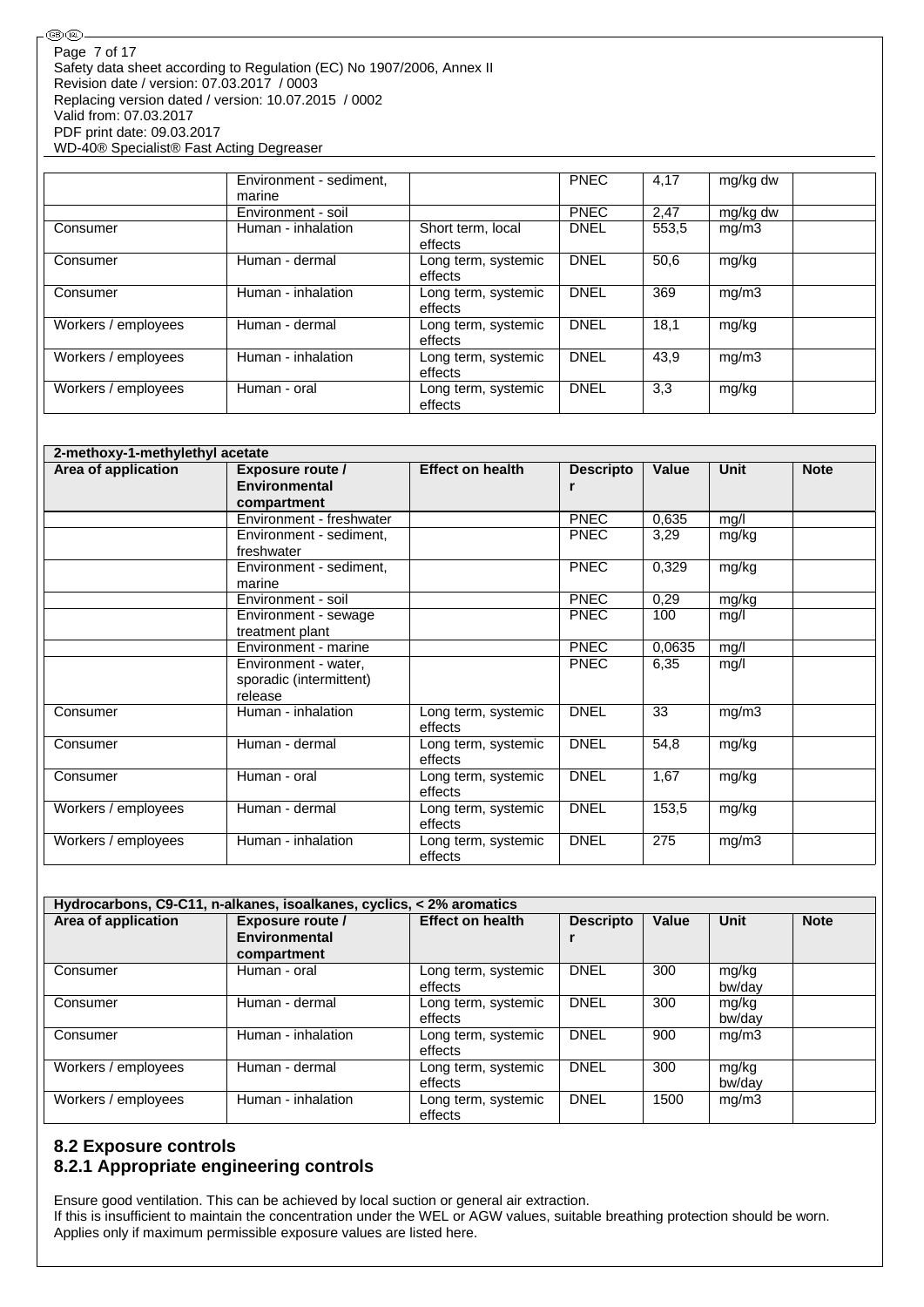⊛® Page 8 of 17Safety data sheet according to Regulation (EC) No 1907/2006, Annex II Revision date / version: 07.03.2017 / 0003 Replacing version dated / version: 10.07.2015 / 0002 Valid from: 07.03.2017 PDF print date: 09.03.2017 WD-40® Specialist® Fast Acting Degreaser

Suitable assessment methods for reviewing the effectiveness of protection measures adopted include metrological and nonmetrological investigative techniques.

These are specified by e.g. EN 14042.

EN 14042 "Workplace atmospheres. Guide for the application and use of procedures for the assessment of exposure to chemical and biological agents".

#### **8.2.2 Individual protection measures, such as personal protective equipment**

General hygiene measures for the handling of chemicals are applicable. Wash hands before breaks and at end of work. Keep away from food, drink and animal feedingstuffs. Remove contaminated clothing and protective equipment before entering areas in which food is consumed.

Eye/face protection: With danger of contact with eyes. Tight fitting protective goggles with side protection (EN 166).

Skin protection - Hand protection: Normally not necessary. with long-term contact: If applicable Protective nitrile gloves (EN 374) Minimum layer thickness in mm: 0,4 Permeation time (penetration time) in minutes: > 480 The breakthrough times determined in accordance with EN 374 Part 3 were not obtained under practical conditions. The recommended maximum wearing time is 50% of breakthrough time. Protective Viton® / fluoroelastomer gloves (EN 374) Protective hand cream recommended.

Skin protection - Other: Protective working garments (e.g. safety shoes EN ISO 20345, long-sleeved protective working garments).

Respiratory protection: Normally not necessary. If OES or MEL is exceeded. Filter A2 P2 (EN 14387), code colour brown, white At high concentrations: Respiratory protection appliance (insulation device) (e.g. EN 137 or EN 138) Observe wearing time limitations for respiratory protection equipment.

Thermal hazards: Not applicable

Additional information on hand protection - No tests have been performed.

In the case of mixtures, the selection has been made according to the knowledge available and the information about the contents. Selection of materials derived from glove manufacturer's indications.

Final selection of glove material must be made taking the breakthrough times, permeation rates and degradation into account. Selection of a suitable glove depends not only on the material but also on other quality characteristics and varies from manufacturer to manufacturer.

In the case of mixtures, the resistance of glove materials cannot be predicted and must therefore be tested before use. The exact breakthrough time of the glove material can be requested from the protective glove manufacturer and must be observed.

### **8.2.3 Environmental exposure controls**

No information available at present.

## **SECTION 9: Physical and chemical properties**

### **9.1 Information on basic physical and chemical properties**

Colour: Colourless Odour: Solvent National College of the Solvent National College of the Solvent National College of the Solvent Odour threshold: Not determined pH-value: n.a. Melting point/freezing point: Not determined Initial boiling point and boiling range: n.a.

Physical state: Aerosol. Active substance: liquid.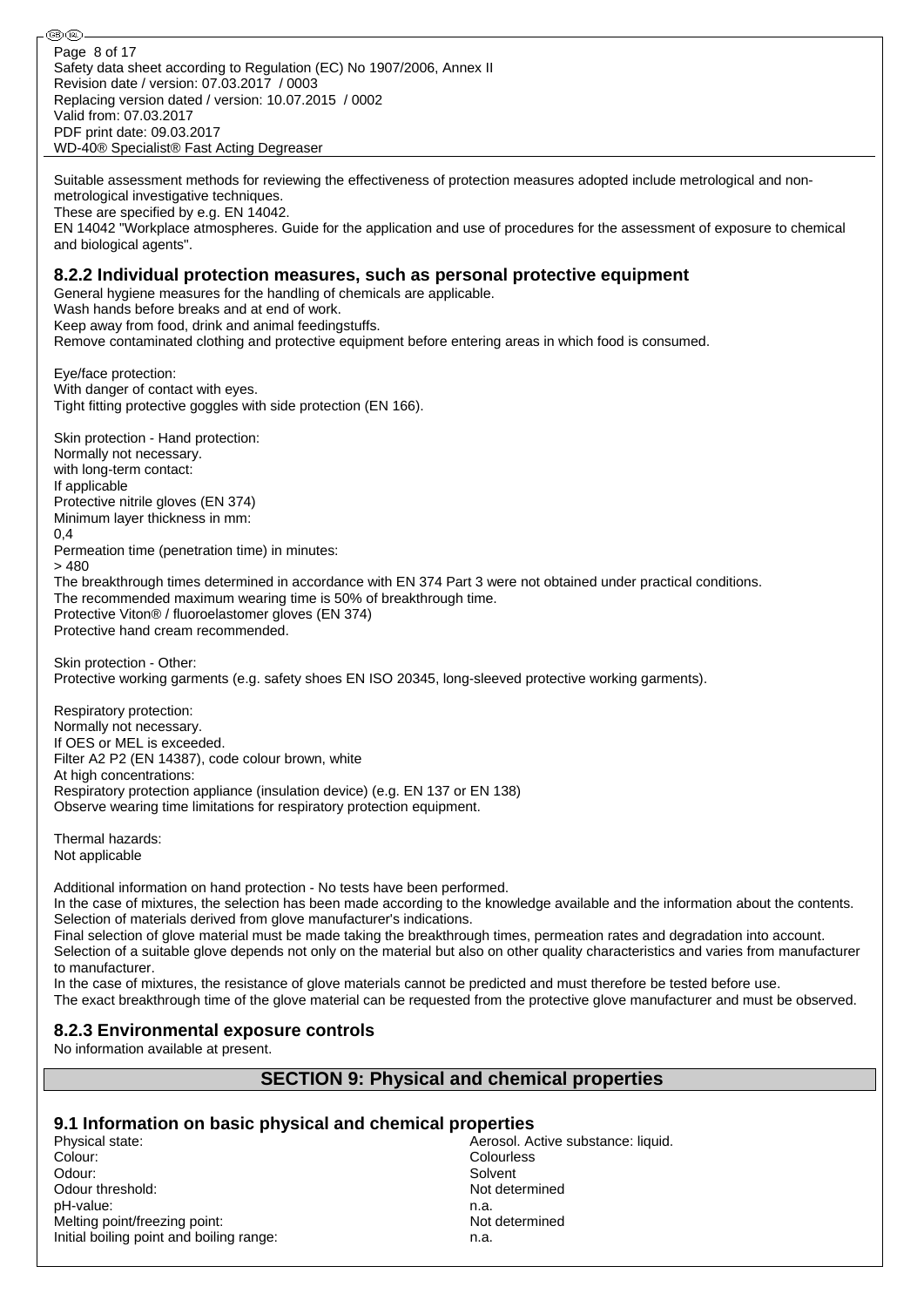௵ Page 9 of 17Safety data sheet according to Regulation (EC) No 1907/2006, Annex II Revision date / version: 07.03.2017 / 0003 Replacing version dated / version: 10.07.2015 / 0002 Valid from: 07.03.2017 PDF print date: 09.03.2017 WD-40® Specialist® Fast Acting Degreaser

Flash point:<br>
Evaporation rate:<br>
Evaporation rate:<br>
1990 - Contract Monte Alexander Mot determined Evaporation rate: Flammability (solid, gas):<br>
Not determined<br>  $\frac{1}{2}$  ower explosive limit:<br>  $\frac{1}{2}$  over explosive limit: Lower explosive limit: Upper explosive limit: 9 Vol-% Vapour pressure: 6,7569 bar Vapour density (air = 1): Not determined Density: 0,843 g/ml<br>Bulk density: 0,843 g/ml Solubility(ies): Water solubility: example of the solubility: the solubility: the solubility: the solubility: the solubility: the solubility: the solubility: the solubility: the solubility: the solubility: the solubility: the solubility: t Partition coefficient (n-octanol/water):<br>Auto-ignition temperature: Not determined<br>Not determined Auto-ignition temperature: Decomposition temperature: Not determined Viscosity:  $\leq$ 30 cSt (25°C)

Oxidising properties: No **9.2 Other information**

Fat solubility / solvent: Conductivity:<br>
Surface tension:<br>
Not determined<br>
Not determined Surface tension: Not determined<br>Solvents content: Not determined Solvents content:

Not determined<br>Not determined Explosive properties: Product is not explosive. Possible build up of explosive/highly flammable vapour/air mixture. Not determined<br>Not determined

**SECTION 10: Stability and reactivity**

## **10.1 Reactivity**

The product has not been tested. **10.2 Chemical stability** Stable with proper storage and handling. **10.3 Possibility of hazardous reactions** No dangerous reactions are known. **10.4 Conditions to avoid** See also section 7. Heating, open flame, ignition sources Pressure increase will result in danger of bursting. **10.5 Incompatible materials** Avoid contact with strong oxidizing agents.

### **10.6 Hazardous decomposition products**

See also section 5.2

No decomposition when used as directed.

**SECTION 11: Toxicological information**

### **11.1 Information on toxicological effects**

Possibly more information on health effects, see Section 2.1 (classification).

| <b>WD-40<sup>®</sup> Specialist<sup>®</sup> Fast Acting Degreaser</b> |                 |       |      |          |                    |              |
|-----------------------------------------------------------------------|-----------------|-------|------|----------|--------------------|--------------|
| Toxicity / effect                                                     | <b>Endpoint</b> | Value | Unit | Organism | <b>Test method</b> | <b>Notes</b> |
| Acute toxicity, by oral route:                                        |                 |       |      |          |                    | n.d.a.       |
| Acute toxicity, by dermal                                             |                 |       |      |          |                    | n.d.a.       |
| route:                                                                |                 |       |      |          |                    |              |
| Acute toxicity, by inhalation:                                        |                 |       |      |          |                    | n.d.a.       |
| Skin corrosion/irritation:                                            |                 |       |      |          |                    | n.d.a.       |
| Serious eye                                                           |                 |       |      |          |                    | n.d.a.       |
| damage/irritation:                                                    |                 |       |      |          |                    |              |
| Respiratory or skin                                                   |                 |       |      |          |                    | n.d.a.       |
| sensitisation:                                                        |                 |       |      |          |                    |              |
| Germ cell mutagenicity:                                               |                 |       |      |          |                    | n.d.a.       |
| Carcinogenicity:                                                      |                 |       |      |          |                    | n.d.a.       |
| Reproductive toxicity:                                                |                 |       |      |          |                    | n.d.a.       |
| Specific target organ toxicity -                                      |                 |       |      |          |                    | n.d.a.       |
| single exposure (STOT-SE):                                            |                 |       |      |          |                    |              |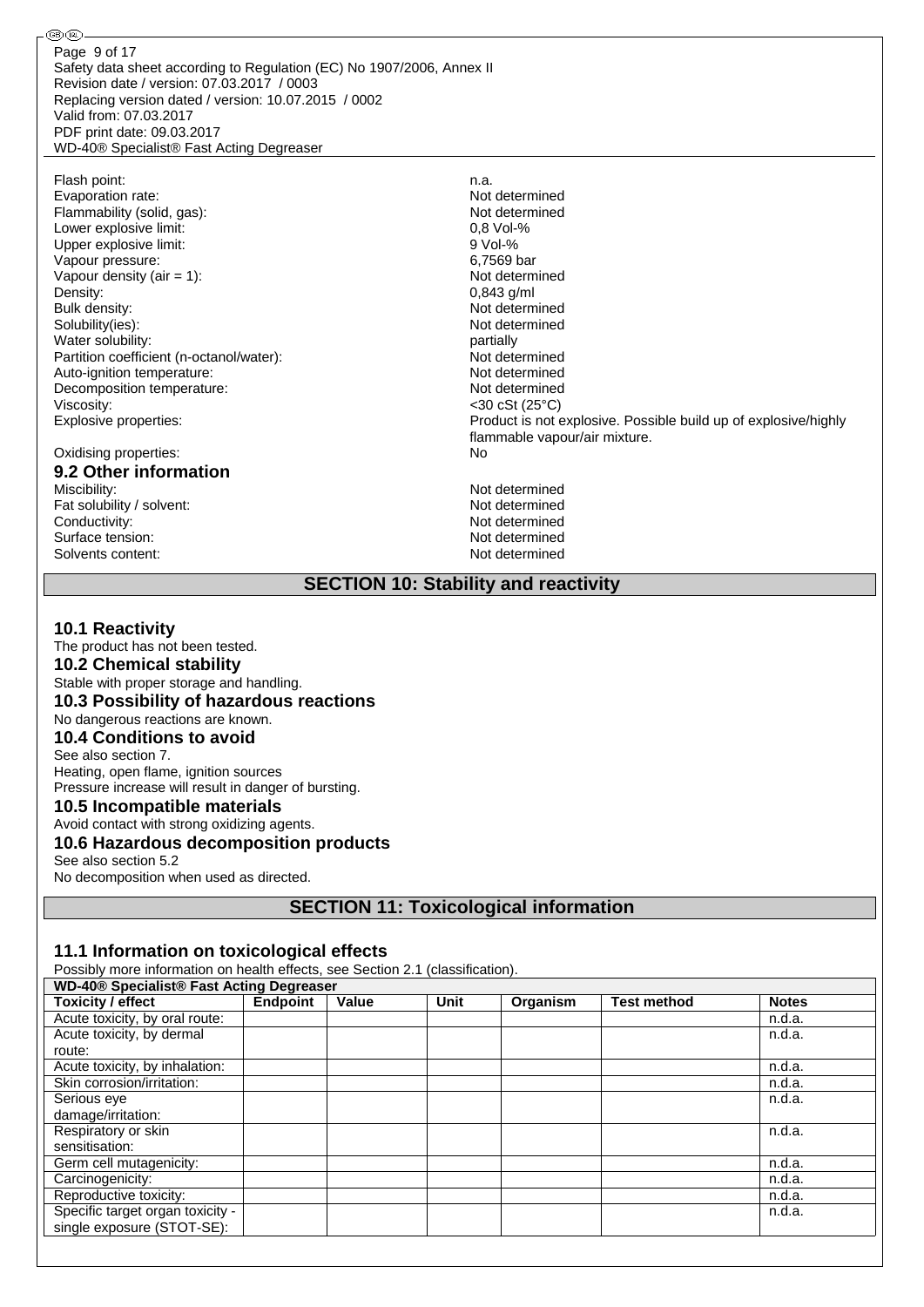| <b>Toxicity / effect</b>                                                                                                                                 | Endpoint   Value |                | Unit         | Organism      | <b>Test method</b>                                                            | <b>Notes</b>                                                                           |
|----------------------------------------------------------------------------------------------------------------------------------------------------------|------------------|----------------|--------------|---------------|-------------------------------------------------------------------------------|----------------------------------------------------------------------------------------|
| 1-methoxy-2-propanol                                                                                                                                     |                  |                |              |               |                                                                               |                                                                                        |
| RE), oral:                                                                                                                                               |                  |                |              |               | <b>Toxicity Study in</b><br>Rodents)                                          |                                                                                        |
| Specific target organ toxicity -<br>repeated exposure (STOT-                                                                                             |                  |                |              |               | OECD 408 (Repeated<br>Dose 90-Day Oral                                        | Not to be<br>expected                                                                  |
|                                                                                                                                                          |                  |                |              |               |                                                                               | s, headaches,<br>dizziness,<br>discoloration of<br>the skin,<br>vomiting,<br>diarrhoea |
| Symptoms:                                                                                                                                                |                  |                |              |               |                                                                               | s, headaches,<br>dizziness,<br>reddening of<br>the skin<br>unconsciousnes              |
| Symptoms:                                                                                                                                                |                  |                |              |               |                                                                               | unconsciousnes                                                                         |
| Aspiration hazard:                                                                                                                                       |                  |                |              |               |                                                                               | Yes                                                                                    |
| Specific target organ toxicity -<br>single exposure (STOT-SE):                                                                                           |                  |                |              |               |                                                                               | May cause<br>drowsiness or<br>dizziness.                                               |
| Reproductive toxicity:                                                                                                                                   |                  |                |              |               | OECD 414 (Prenatal<br>Developmental<br><b>Toxicity Study)</b>                 | Negative,<br>Analogous<br>conclusion                                                   |
| Carcinogenicity:                                                                                                                                         |                  |                |              |               | <b>OECD 453</b><br>(Combined Chronic<br>Toxicity/Carcinogenicit<br>y Studies) | Negative,<br>Analogous<br>conclusion                                                   |
| Germ cell mutagenicity:                                                                                                                                  |                  |                |              |               | OECD 471 (Bacterial<br><b>Reverse Mutation</b><br>Test)                       | Negative,<br>Analogous<br>conclusion                                                   |
| Respiratory or skin<br>sensitisation:                                                                                                                    |                  |                |              | Guinea pig    | OECD 406 (Skin<br>Sensitisation)                                              | No (skin<br>contact)                                                                   |
| Serious eye<br>damage/irritation:                                                                                                                        |                  |                |              | Rabbit        | OECD 405 (Acute<br>Eye<br>Irritation/Corrosion)                               | Not irritant                                                                           |
|                                                                                                                                                          |                  |                |              |               | Dermal<br>Irritation/Corrosion)                                               | Repeated<br>exposure may<br>cause skin<br>dryness or<br>cracking.                      |
| Skin corrosion/irritation:                                                                                                                               |                  |                | mg/m3/8<br>h | Rabbit        | Inhalation Toxicity)<br>OECD 404 (Acute                                       | Not irritant,                                                                          |
| route:<br>Acute toxicity, by inhalation:                                                                                                                 | <b>LC50</b>      | >5000          | mg/kg        | Rat           | Dermal Toxicity)<br>OECD 403 (Acute                                           |                                                                                        |
| Acute toxicity, by oral route:<br>Acute toxicity, by dermal                                                                                              | LD50<br>LD50     | >5000<br>>5000 | mg/kg        | Rat<br>Rabbit | OECD 401 (Acute<br>Oral Toxicity)<br>OECD 402 (Acute                          |                                                                                        |
| <b>Toxicity / effect</b>                                                                                                                                 | <b>Endpoint</b>  | Value          | <b>Unit</b>  | Organism      | <b>Test method</b>                                                            | <b>Notes</b>                                                                           |
| Hydrocarbons, C9-C11, n-alkanes, isoalkanes, cyclics, < 2% aromatics                                                                                     |                  |                |              |               |                                                                               |                                                                                        |
| Other information:                                                                                                                                       |                  |                |              |               |                                                                               | Classification<br>according to<br>calculation<br>procedure.                            |
| Symptoms:                                                                                                                                                |                  |                |              |               |                                                                               | n.d.a.                                                                                 |
| Specific target organ toxicity -<br>repeated exposure (STOT-<br>$RE)$ :<br>Aspiration hazard:                                                            |                  |                |              |               |                                                                               | n.d.a.<br>n.d.a.                                                                       |
| Replacing version dated / version: 10.07.2015 / 0002<br>Valid from: 07.03.2017<br>PDF print date: 09.03.2017<br>WD-40® Specialist® Fast Acting Degreaser |                  |                |              |               |                                                                               |                                                                                        |
| - رىمىي رىپ<br>Page 10 of 17<br>Safety data sheet according to Regulation (EC) No 1907/2006, Annex II<br>Revision date / version: 07.03.2017 / 0003      |                  |                |              |               |                                                                               |                                                                                        |

| Toxicity / effect                   | <b>Endpoint</b> | Value | Unit    | Organism | <b>Test method</b> | <b>Notes</b>      |
|-------------------------------------|-----------------|-------|---------|----------|--------------------|-------------------|
| Acute toxicity, by oral route:      | LD50            | >2000 | mg/kg   | Rat      |                    |                   |
| Acute toxicity, by dermal<br>route: | LD50            | >2000 | mg/kg   | Rabbit   |                    |                   |
| Acute toxicity, by inhalation:      | LC50            | 6     | mq/l/4h | Rat      |                    | Vapours           |
| Skin corrosion/irritation:          |                 |       |         | Rabbit   |                    | Slightly irritant |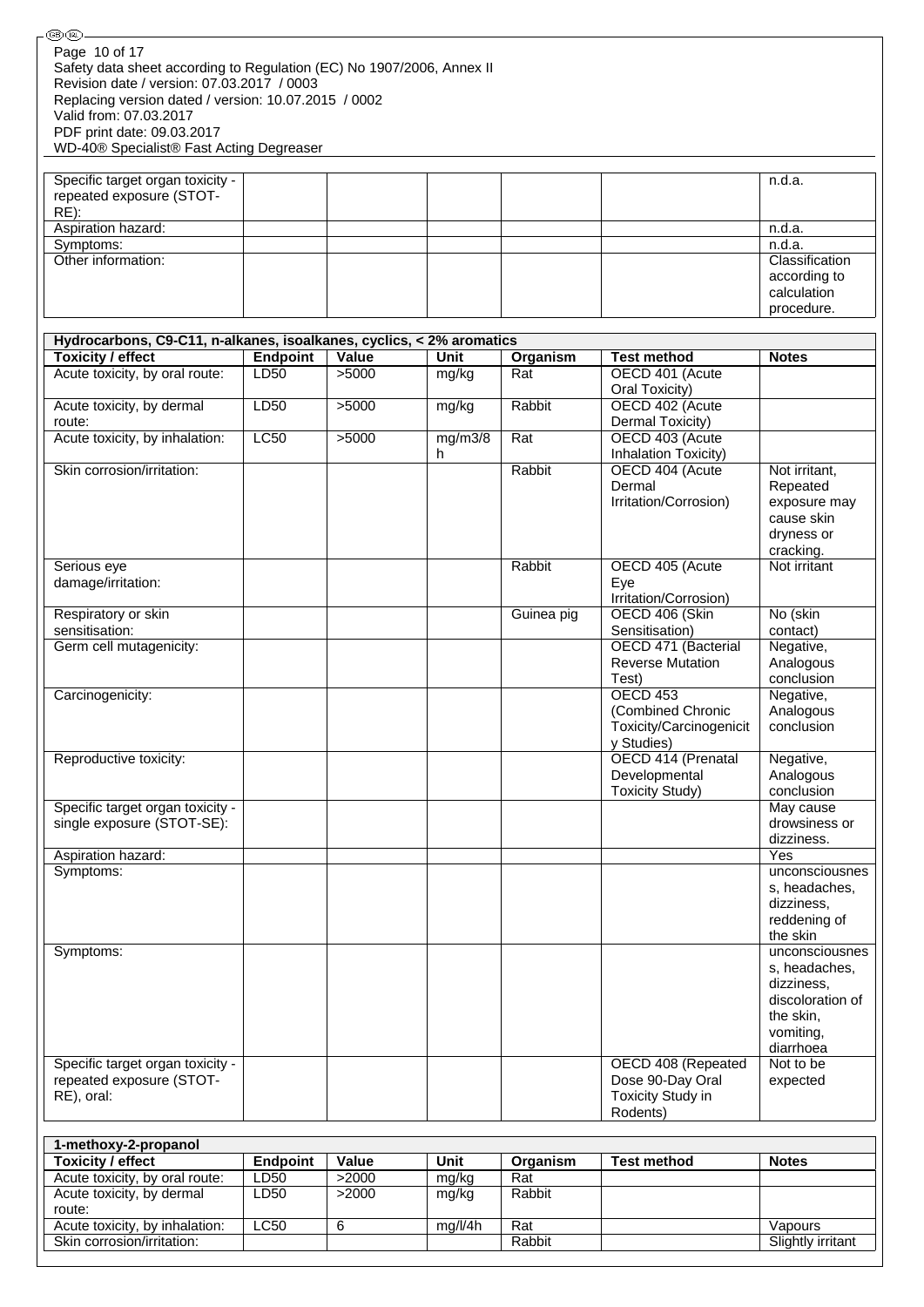| Serious eye<br>damage/irritation: | Rabbit     |                                                         | Slightly irritant                                                                                                                           |
|-----------------------------------|------------|---------------------------------------------------------|---------------------------------------------------------------------------------------------------------------------------------------------|
| Respiratory or skin               | Guinea pig |                                                         | Not sensitizising                                                                                                                           |
| sensitisation:                    |            |                                                         |                                                                                                                                             |
| Germ cell mutagenicity:           |            | OECD 471 (Bacterial<br><b>Reverse Mutation</b><br>Test) | Negative                                                                                                                                    |
| Symptoms:                         |            |                                                         | drowsiness,<br>unconsciousnes<br>s, headaches,<br>drowsiness,<br>mucous<br>membrane<br>irritation,<br>dizziness,<br>nausea and<br>vomiting. |

| 2-methoxy-1-methylethyl acetate       |                 |       |         |          |                         |                   |
|---------------------------------------|-----------------|-------|---------|----------|-------------------------|-------------------|
| <b>Toxicity / effect</b>              | <b>Endpoint</b> | Value | Unit    | Organism | <b>Test method</b>      | <b>Notes</b>      |
| Acute toxicity, by oral route:        | LD50            | >5000 | mg/kg   | Rabbit   |                         |                   |
| Acute toxicity, by oral route:        | LD50            | >8532 | mg/kg   | Rat      |                         |                   |
| Acute toxicity, by inhalation:        | <b>LC50</b>     | >23,8 | mg/l/6h | Rat      |                         |                   |
| Skin corrosion/irritation:            |                 |       |         | Rabbit   |                         | Not irritant      |
| Serious eye<br>damage/irritation:     |                 |       |         | Rabbit   |                         | Mild irritant     |
| Respiratory or skin<br>sensitisation: |                 |       |         |          |                         | Not sensitizising |
| Germ cell mutagenicity:               |                 |       |         |          | OECD 471 (Bacterial     | No indications    |
|                                       |                 |       |         |          | <b>Reverse Mutation</b> | of such an        |
|                                       |                 |       |         |          | Test)                   | effect.           |
| Symptoms:                             |                 |       |         |          |                         | respiratory       |
|                                       |                 |       |         |          |                         | distress,         |
|                                       |                 |       |         |          |                         | drowsiness,       |
|                                       |                 |       |         |          |                         | unconsciousnes    |
|                                       |                 |       |         |          |                         | s, vomiting,      |
|                                       |                 |       |         |          |                         | headaches,        |
|                                       |                 |       |         |          |                         | mucous            |
|                                       |                 |       |         |          |                         | membrane          |
|                                       |                 |       |         |          |                         | irritation,       |
|                                       |                 |       |         |          |                         | dizziness,        |
|                                       |                 |       |         |          |                         | nausea            |

| <b>Carbon dioxide</b>    |                 |       |      |          |                    |                |
|--------------------------|-----------------|-------|------|----------|--------------------|----------------|
| <b>Toxicity / effect</b> | <b>Endpoint</b> | Value | Unit | Organism | <b>Test method</b> | <b>Notes</b>   |
| Symptoms:                |                 |       |      |          |                    | unconsciousnes |
|                          |                 |       |      |          |                    | s, blisters by |
|                          |                 |       |      |          |                    | skin-contact,  |
|                          |                 |       |      |          |                    | vomiting,      |
|                          |                 |       |      |          |                    | frostbite,     |
|                          |                 |       |      |          |                    | annoyance,     |
|                          |                 |       |      |          |                    | palpitations,  |
|                          |                 |       |      |          |                    | itching,       |
|                          |                 |       |      |          |                    | headaches,     |
|                          |                 |       |      |          |                    | cramps, ear    |
|                          |                 |       |      |          |                    | noises,        |
|                          |                 |       |      |          |                    | dizziness      |

| <b>SECTION 12: Ecological information</b>                                             |          |      |       |      |          |                    |              |
|---------------------------------------------------------------------------------------|----------|------|-------|------|----------|--------------------|--------------|
| Possibly more information on environmental effects, see Section 2.1 (classification). |          |      |       |      |          |                    |              |
|                                                                                       |          |      |       |      |          |                    |              |
| <b>WD-40<sup>®</sup> Specialist<sup>®</sup> Fast Acting Degreaser</b>                 |          |      |       |      |          |                    |              |
| Toxicity / effect                                                                     | Endpoint | Time | Value | Unit | Organism | <b>Test method</b> | <b>Notes</b> |
| 12.1. Toxicity to fish:                                                               |          |      |       |      |          |                    | n.d.a.       |
| 12.1. Toxicity to                                                                     |          |      |       |      |          |                    | n.d.a.       |
| daphnia:                                                                              |          |      |       |      |          |                    |              |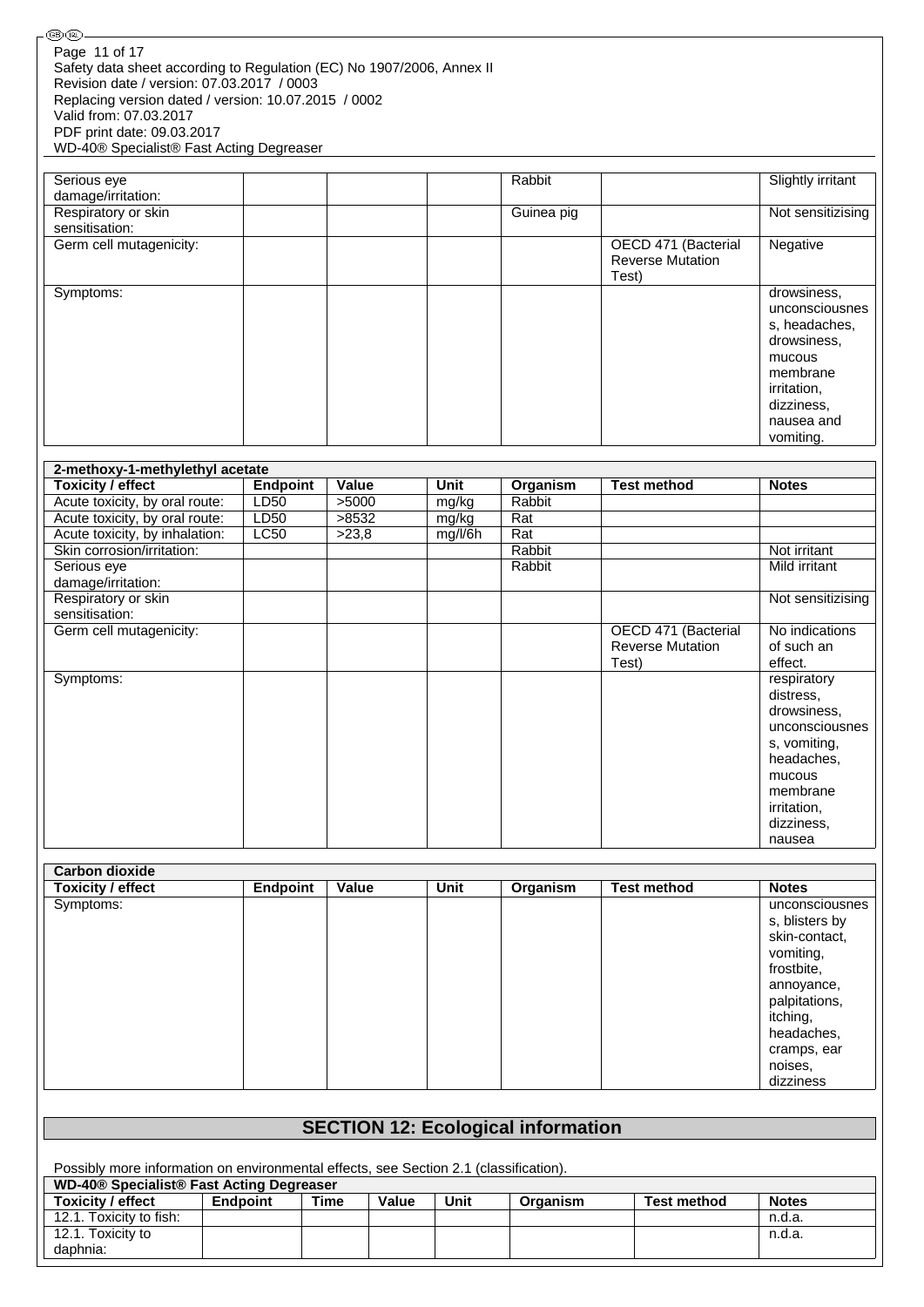| 12.1. Toxicity to algae: |  | n.d.a.            |
|--------------------------|--|-------------------|
| 12.2. Persistence and    |  | Isolate as        |
| degradability:           |  | much as           |
|                          |  | possible with     |
|                          |  | an oil separator. |
| 12.3. Bioaccumulative    |  | n.d.a.            |
| potential:               |  |                   |
| 12.4. Mobility in soil:  |  | n.d.a.            |
| 12.5. Results of PBT     |  | n.d.a.            |
| and vPvB assessment      |  |                   |
| 12.6. Other adverse      |  | n.d.a.            |
| effects:                 |  |                   |
| Other information:       |  | According to      |
|                          |  | the recipe,       |
|                          |  | contains no       |
|                          |  | AOX.              |

|                                             | Hydrocarbons, C9-C11, n-alkanes, isoalkanes, cyclics, < 2% aromatics |             |       |                 |                                     |                                                                                          |                                           |
|---------------------------------------------|----------------------------------------------------------------------|-------------|-------|-----------------|-------------------------------------|------------------------------------------------------------------------------------------|-------------------------------------------|
| <b>Toxicity / effect</b>                    | <b>Endpoint</b>                                                      | <b>Time</b> | Value | <b>Unit</b>     | Organism                            | <b>Test method</b>                                                                       | <b>Notes</b>                              |
| 12.1. Toxicity to fish:                     | LC50                                                                 | 96h         | >1000 | mg/l            | Oncorhynchus<br>mykiss              | <b>OECD 203</b><br>(Fish, Acute<br><b>Toxicity Test)</b>                                 |                                           |
| 12.1. Toxicity to fish:                     | <b>NOELR</b>                                                         | 28d         | 0,13  | mg/l            | Oncorhynchus<br>mykiss              | QSAR                                                                                     |                                           |
| 12.1. Toxicity to<br>daphnia:               | EC50                                                                 | 48h         | >1000 | mg/l            | Daphnia magna                       | <b>OECD 202</b><br>(Daphnia sp.<br>Acute<br>Immobilisation<br>Test)                      |                                           |
| 12.1. Toxicity to<br>daphnia:               | <b>NOELR</b>                                                         | 21d         | 0,23  | mg/l            | Daphnia magna                       | QSAR                                                                                     |                                           |
| 12.1. Toxicity to algae:                    | <b>NOELR</b>                                                         | 72h         | 100   | mg/l            | Pseudokirchnerie<br>lla subcapitata | <b>OECD 201</b><br>(Alga, Growth<br>Inhibition Test)                                     |                                           |
| 12.1. Toxicity to algae:                    | Erc50                                                                | 72h         | >1000 | mg/l            | Pseudokirchnerie<br>lla subcapitata | <b>OECD 201</b><br>(Alga, Growth<br><b>Inhibition Test)</b>                              |                                           |
| 12.1. Toxicity to algae:                    | EbC50                                                                | 72h         | >1000 | mg/l            | Pseudokirchnerie<br>lla subcapitata | <b>OECD 201</b><br>(Alga, Growth<br><b>Inhibition Test)</b>                              |                                           |
| 12.1. Toxicity to algae:                    | Erc50                                                                | 72h         | >1000 | mg/l            | Pseudokirchnerie<br>lla subcapitata | <b>OECD 201</b><br>(Alga, Growth<br>Inhibition Test)                                     |                                           |
| 12.1. Toxicity to algae:                    | EbC50                                                                | 72h         | >1000 | mg/l            | Pseudokirchnerie<br>lla subcapitata | <b>OECD 201</b><br>(Alga, Growth<br><b>Inhibition Test)</b>                              |                                           |
| 12.1. Toxicity to algae:                    | <b>NOELR</b>                                                         | 72h         | 100   | mg/l            | Raphidocelis<br>subcapitata         | <b>OECD 201</b><br>(Alga, Growth<br>Inhibition Test)                                     |                                           |
| 12.2. Persistence and<br>degradability:     |                                                                      | 28d         | 80    | $\overline{\%}$ |                                     | <b>OECD 301 F</b><br>(Ready<br>Biodegradability -<br>Manometric<br>Respirometry<br>Test) | Readily<br>biodegradable                  |
| 12.5. Results of PBT<br>and vPvB assessment |                                                                      |             |       |                 |                                     |                                                                                          | No PBT<br>substance, No<br>vPvB substance |

| 1-methoxy-2-propanol     |                 |      |       |      |                  |                    |              |
|--------------------------|-----------------|------|-------|------|------------------|--------------------|--------------|
| <b>Toxicity / effect</b> | <b>Endpoint</b> | Time | Value | Unit | Organism         | <b>Test method</b> | <b>Notes</b> |
| 12.1. Toxicity to fish:  | LC50            | 96h  | >4600 | mg/l | Leuciscus idus   |                    |              |
| 12.1. Toxicity to        | EC50            | 48h  | >500  | mg/l | Daphnia magna    |                    |              |
| daphnia:                 |                 |      |       |      |                  |                    |              |
| 12.1. Toxicity to algae: | IC50            | 72h  | >1000 | mg/l | Pseudokirchnerie |                    |              |
|                          |                 |      |       |      | lla subcapitata  |                    |              |
|                          |                 |      |       |      |                  |                    |              |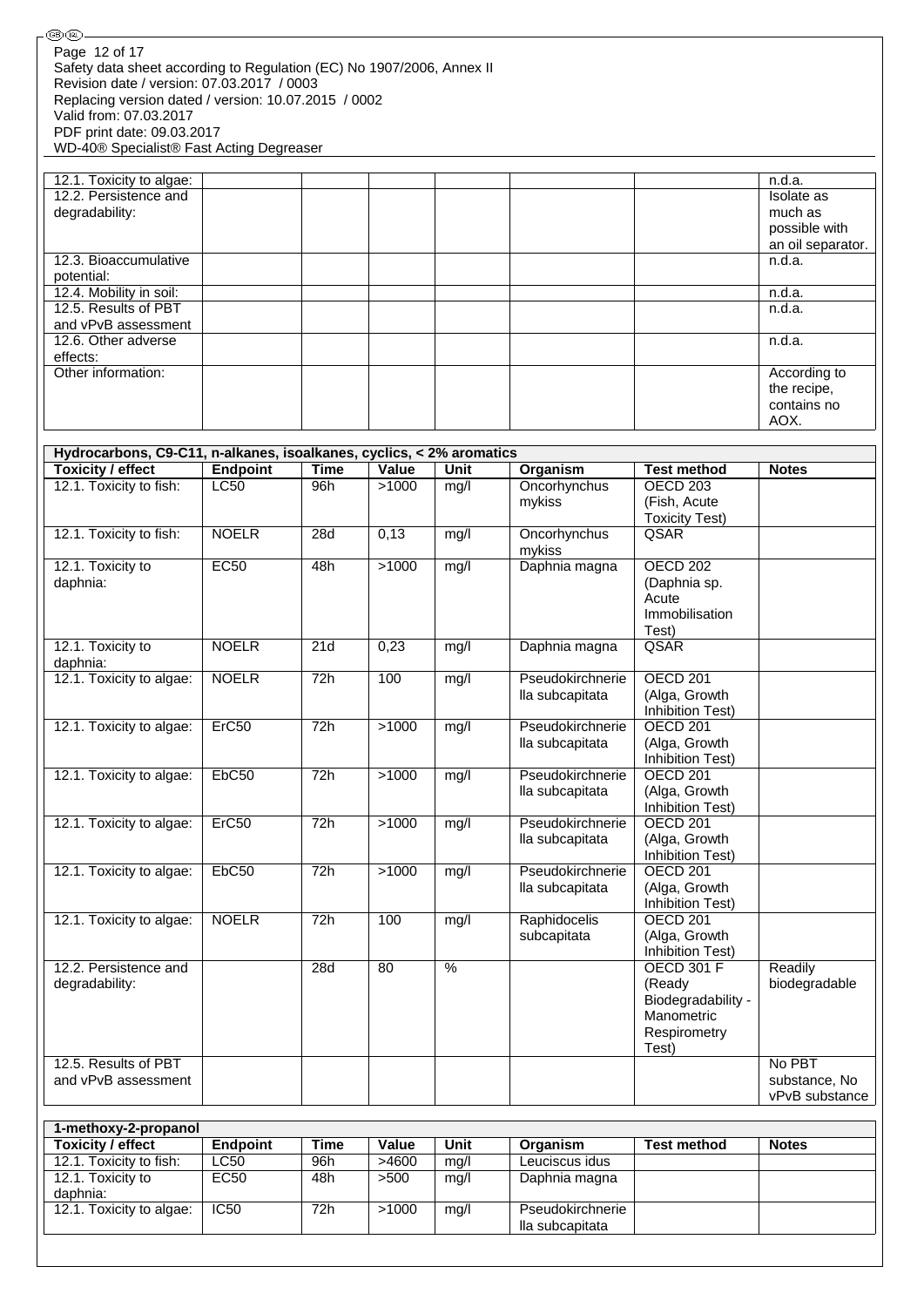| 12.2. Persistence and<br>degradability: |         | 28d | 90      | $\%$ |                  | <b>OECD 301 E</b><br>(Ready<br>Biodegradability -<br>Modified OECD<br><b>Screening Test)</b>                                    |                                                                                                                               |
|-----------------------------------------|---------|-----|---------|------|------------------|---------------------------------------------------------------------------------------------------------------------------------|-------------------------------------------------------------------------------------------------------------------------------|
| 12.3. Bioaccumulative<br>potential:     | Log Pow |     | $-0,49$ |      |                  |                                                                                                                                 |                                                                                                                               |
| Toxicity to bacteria:                   | EC50    |     | >1000   | mg/l | activated sludge | OECD <sub>209</sub><br>(Activated<br>Sludge,<br>Respiration<br><b>Inhibition Test</b><br>(Carbon and<br>Ammonium<br>Oxidation)) |                                                                                                                               |
| Other information:                      |         |     |         |      |                  |                                                                                                                                 | Does not<br>contain any<br>organically<br>bound<br>halogens which<br>can contribute<br>to the AOX<br>value in waste<br>water. |

| 2-methoxy-1-methylethyl acetate |                 |                   |         |      |                  |                        |                |
|---------------------------------|-----------------|-------------------|---------|------|------------------|------------------------|----------------|
| <b>Toxicity / effect</b>        | <b>Endpoint</b> | <b>Time</b>       | Value   | Unit | Organism         | <b>Test method</b>     | <b>Notes</b>   |
| 12.1. Toxicity to fish:         | LC50            | 96h               | $>100-$ | mg/l | Oncorhynchus     | OECD <sub>203</sub>    |                |
|                                 |                 |                   | 180     |      | mykiss           | (Fish, Acute           |                |
|                                 |                 |                   |         |      |                  | <b>Toxicity Test)</b>  |                |
| 12.1. Toxicity to               | EC50            | 48h               | $>500$  | mg/l | Daphnia magna    |                        |                |
| daphnia:                        |                 |                   |         |      |                  |                        |                |
| 12.1. Toxicity to algae:        | EC50            | 72h               | >1000   | mg/l | Selenastrum      | OECD <sub>201</sub>    |                |
|                                 |                 |                   |         |      | capricornutum    | (Alga, Growth          |                |
|                                 |                 |                   |         |      |                  | Inhibition Test)       |                |
| 12.2. Persistence and           |                 | 10d               | 83      | %    |                  | <b>OECD 301 F</b>      | Readily        |
| degradability:                  |                 |                   |         |      |                  | (Ready                 | biodegradable  |
|                                 |                 |                   |         |      |                  | Biodegradability -     |                |
|                                 |                 |                   |         |      |                  | Manometric             |                |
|                                 |                 |                   |         |      |                  | Respirometry           |                |
|                                 |                 |                   |         |      |                  | Test)                  |                |
| 12.4. Mobility in soil:         | Koc             |                   | 1,7     |      |                  |                        |                |
| 12.5. Results of PBT            |                 |                   |         |      |                  |                        | No PBT         |
| and vPvB assessment             |                 |                   |         |      |                  |                        | substance, No  |
|                                 |                 |                   |         |      |                  |                        | vPvB substance |
| Toxicity to bacteria:           | EC20            | 30 <sub>min</sub> | >1000   | mg/l | activated sludge | OECD <sub>209</sub>    |                |
|                                 |                 |                   |         |      |                  | (Activated             |                |
|                                 |                 |                   |         |      |                  | Sludge,                |                |
|                                 |                 |                   |         |      |                  | Respiration            |                |
|                                 |                 |                   |         |      |                  | <b>Inhibition Test</b> |                |
|                                 |                 |                   |         |      |                  | (Carbon and            |                |
|                                 |                 |                   |         |      |                  | Ammonium               |                |
|                                 |                 |                   |         |      |                  | Oxidation))            |                |

| <b>Carbon dioxide</b>   |             |             |       |      |                 |                    |              |
|-------------------------|-------------|-------------|-------|------|-----------------|--------------------|--------------|
| Toxicity / effect       | Endpoint    | <b>Time</b> | Value | Unit | Organism        | <b>Test method</b> | <b>Notes</b> |
| 12.1. Toxicity to fish: | <b>LC50</b> | 96h         | 35    | mq/l | Salmo gairdneri |                    |              |
| 12.6. Other adverse     |             |             |       |      |                 |                    | Greenhouse   |
| effects:                |             |             |       |      |                 |                    | effect       |
| Other information:      | Log Kow     |             | 0,83  |      |                 |                    |              |
| Global warming          |             |             |       |      |                 |                    |              |
| potential (GWP):        |             |             |       |      |                 |                    |              |

**SECTION 13: Disposal considerations**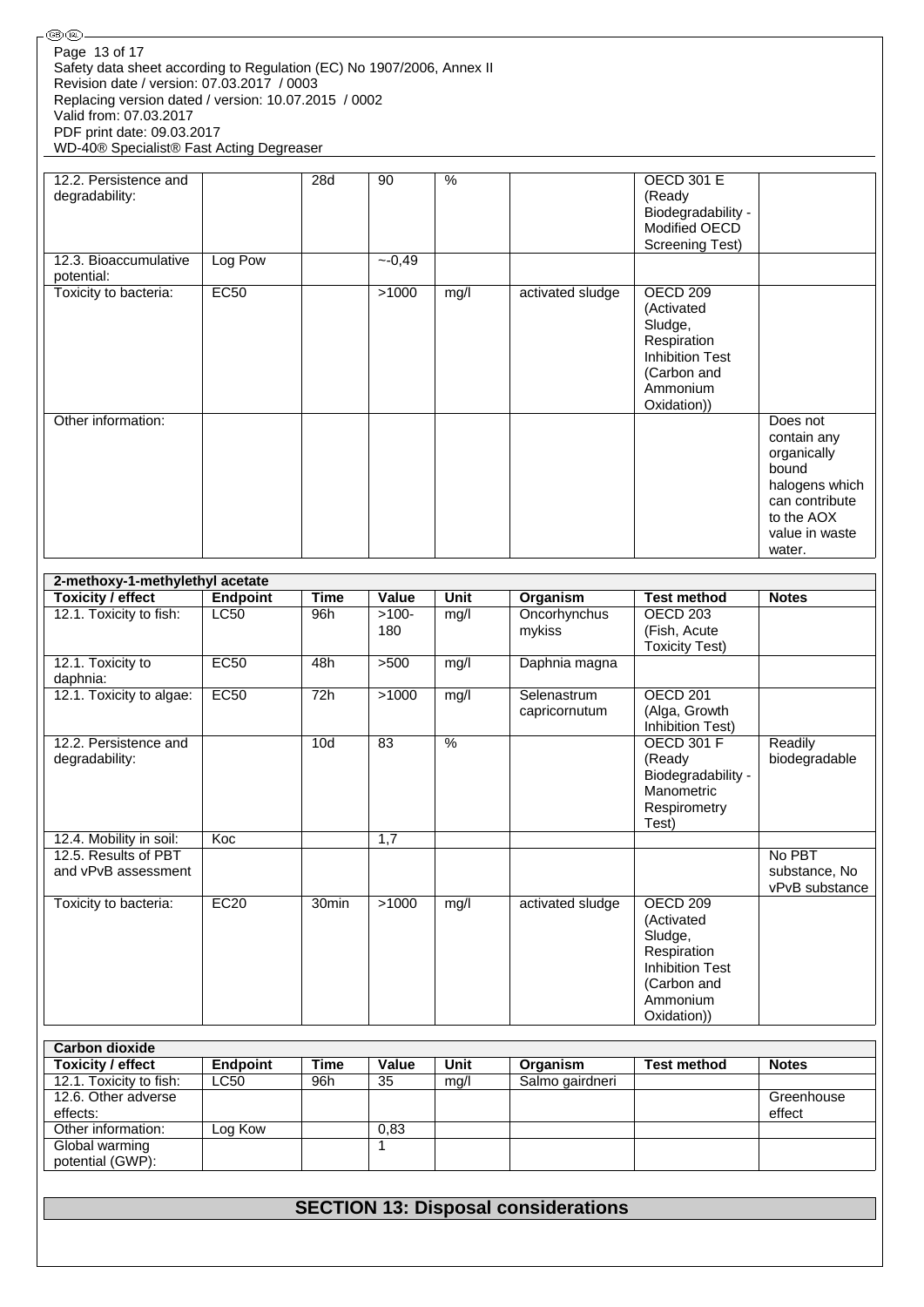**®®** Page 14 of 17Safety data sheet according to Regulation (EC) No 1907/2006, Annex II Revision date / version: 07.03.2017 / 0003 Replacing version dated / version: 10.07.2015 / 0002 Valid from: 07.03.2017 PDF print date: 09.03.2017

WD-40® Specialist® Fast Acting Degreaser

### **13.1 Waste treatment methods For the substance / mixture / residual amounts**

EC disposal code no.:

The waste codes are recommendations based on the scheduled use of this product.

Owing to the user's specific conditions for use and disposal, other waste codes may be

allocated under certain circumstances. (2014/955/EU) 11 01 13 degreasing wastes containing hazardous substances

14 06 03 other solvents and solvent mixtures

20 01 29 detergents containing hazardous substances

Recommendation:

Sewage disposal shall be discouraged.

Pay attention to local and national official regulations.

E.g. suitable incineration plant.

E.g. dispose at suitable refuse site.

#### **For contaminated packing material**

Pay attention to local and national official regulations. Recommendation:

Do not perforate, cut up or weld uncleaned container.

Recycling

15 01 04 metallic packaging

**SECTION 14: Transport information**

### **General statements**

| Comply with special provisions.                                            |                |  |
|----------------------------------------------------------------------------|----------------|--|
| Danger code and packing code on request.                                   |                |  |
| Minimum amount regulations have not been taken into account.               |                |  |
| Freighted as packaged goods rather than in bulk, therefore not applicable. |                |  |
| 14.7. Transport in bulk according to Annex II of MARPOL and the IBC Code   |                |  |
| Precautions must be taken to prevent damage.                               |                |  |
| All persons involved in transporting must observe safety regulations.      |                |  |
| Persons employed in transporting dangerous goods must be trained.          |                |  |
| 14.6. Special precautions for user                                         |                |  |
| 14.5. Environmental hazards:                                               | Not applicable |  |
| 14.4. Packing group:                                                       |                |  |
| Aerosols, flammable<br>14.3. Transport hazard class(es):                   | 2.1            |  |
| 14.2. UN proper shipping name:                                             |                |  |
| Transport by air (IATA)                                                    |                |  |
|                                                                            | Not applicable |  |
| 14.5. Environmental hazards:                                               | n.a            |  |
| EmS:<br>Marine Pollutant:                                                  | $F-D$ , S-U    |  |
| 14.4. Packing group:                                                       |                |  |
| 14.3. Transport hazard class(es):                                          | 2.1            |  |
| <b>AEROSOLS</b>                                                            |                |  |
| 14.2. UN proper shipping name:                                             |                |  |
| Transport by sea (IMDG-code)                                               |                |  |
| Tunnel restriction code:                                                   | D              |  |
| 14.5. Environmental hazards:                                               | Not applicable |  |
| LQ:                                                                        | 1 <sub>L</sub> |  |
| Classification code:                                                       | 5F             |  |
| 14.4. Packing group:                                                       |                |  |
| 14.3. Transport hazard class(es):                                          | 2.1            |  |
| UN 1950 AEROSOLS                                                           |                |  |
| 14.2. UN proper shipping name:                                             |                |  |
| Transport by road/by rail (ADR/RID)                                        |                |  |
| 14.1. UN number:                                                           | 1950           |  |
|                                                                            |                |  |

## **SECTION 15: Regulatory information**

**15.1 Safety, health and environmental regulations/legislation specific for the substance or mixture** Observe restrictions:

Comply with trade association/occupational health regulations.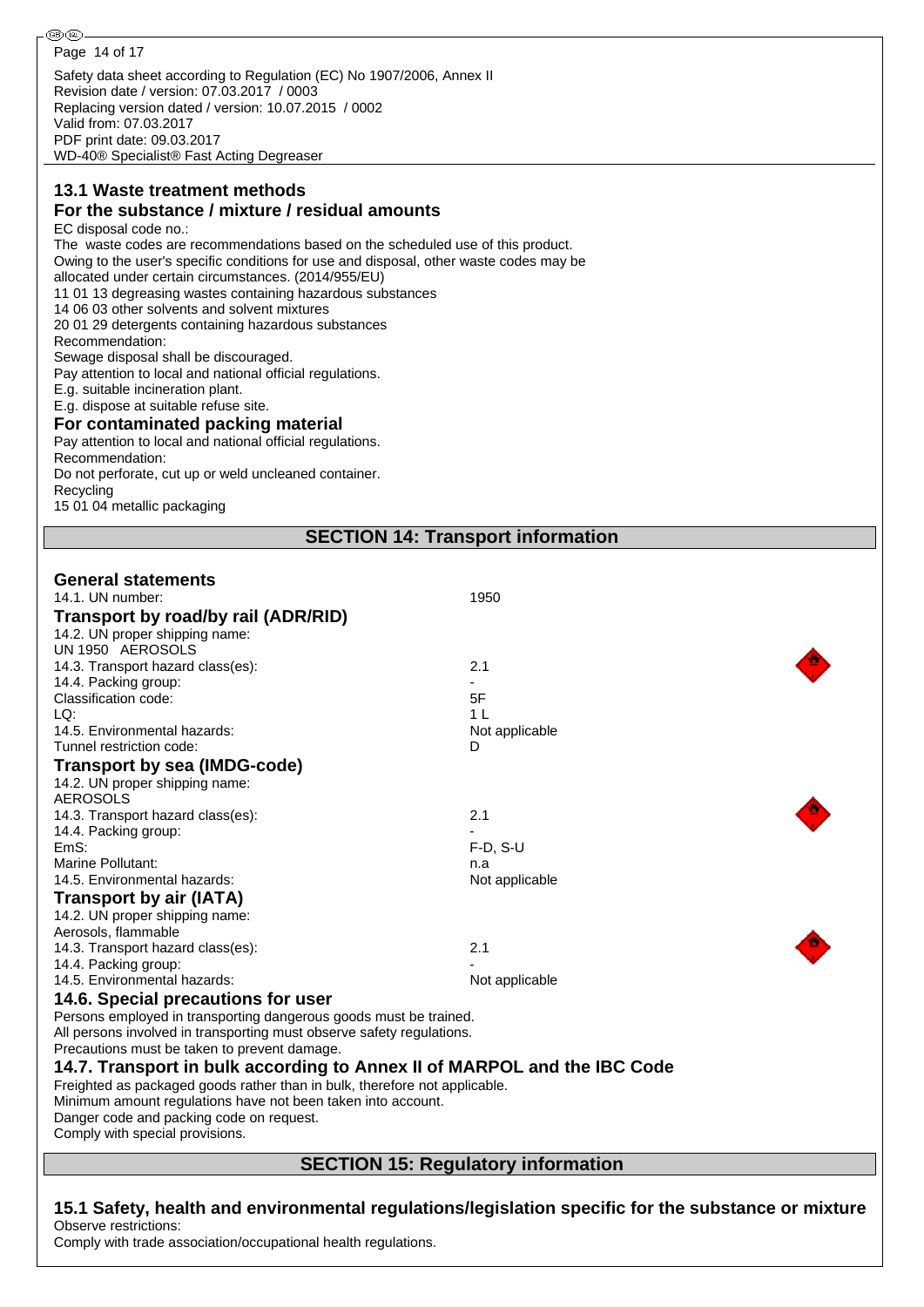Directive 2010/75/EU (VOC): 97 %

## **REGULATION (EC) No 648/2004**

30 % and more aliphatic hydrocarbons

Observe youth employment law (German regulation).

#### **15.2 Chemical safety assessment**

A chemical safety assessment is not provided for mixtures.

### **SECTION 16: Other information**

EU F0059

Revised sections: 2,16

These details refer to the product as it is delivered. Employee instruction/training in handling hazardous materials is required.

### Employee training in handling dangerous goods is required.

### **Classification and processes used to derive the classification of the mixture in accordance with the ordinance (EG) 1272/2008 (CLP):**

| <b>Classification in accordance with regulation</b><br>(EC) No. 1272/2008 (CLP) | <b>Evaluation method used</b>                      |
|---------------------------------------------------------------------------------|----------------------------------------------------|
| <b>STOT SE 3, H336</b>                                                          | Classification according to calculation procedure. |
| Aerosol 1, H222                                                                 | Classification based on test data.                 |
| Asp. Tox. 1, H304                                                               | Classification according to calculation procedure. |
| Aerosol 1, H229                                                                 | Classification based on test data.                 |

The following phrases represent the posted Hazard Class and Risk Category Code (GHS/CLP) of the product and the constituents (specified in Section 2 and 3).

H226 Flammable liquid and vapour.

--- ---

H304 May be fatal if swallowed and enters airways. H336 May cause drowsiness or dizziness.

STOT SE — Specific target organ toxicity - single exposure - narcotic effects Aerosol — Aerosols Asp. Tox. — Aspiration hazard Flam. Liq. — Flammable liquid

### **Any abbreviations and acronyms used in this document:**

AC Article Categories acc., acc. to according, according to ACGIHAmerican Conference of Governmental Industrial Hygienists ADR Accord européen relatif au transport international des marchandises Dangereuses par Route (= European Agreement concerning the International Carriage of Dangerous Goods by Road) AOEL Acceptable Operator Exposure Level AOX Adsorbable organic halogen compounds approx. approximately Art., Art. no. Article number ATE Acute Toxicity Estimate according to Regulation (EC) 1272/2008 (CLP) BAM Bundesanstalt für Materialforschung und -prüfung (Federal Institute for Materials Research and Testing, Germany) BAuA Bundesanstalt für Arbeitsschutz und Arbeitsmedizin (= Federal Institute for Occupational Health and Safety, Germany) BCF Bioconcentration factor BGV Berufsgenossenschaftliche Vorschrift (= Accident Prevention Regulation) BHT Butylhydroxytoluol (= 2,6-Di-t-butyl-4-methyl-phenol) BMGV Biological monitoring guidance value (EH40, UK) BOD Biochemical oxygen demand BSEF Bromine Science and Environmental Forum

bw body weight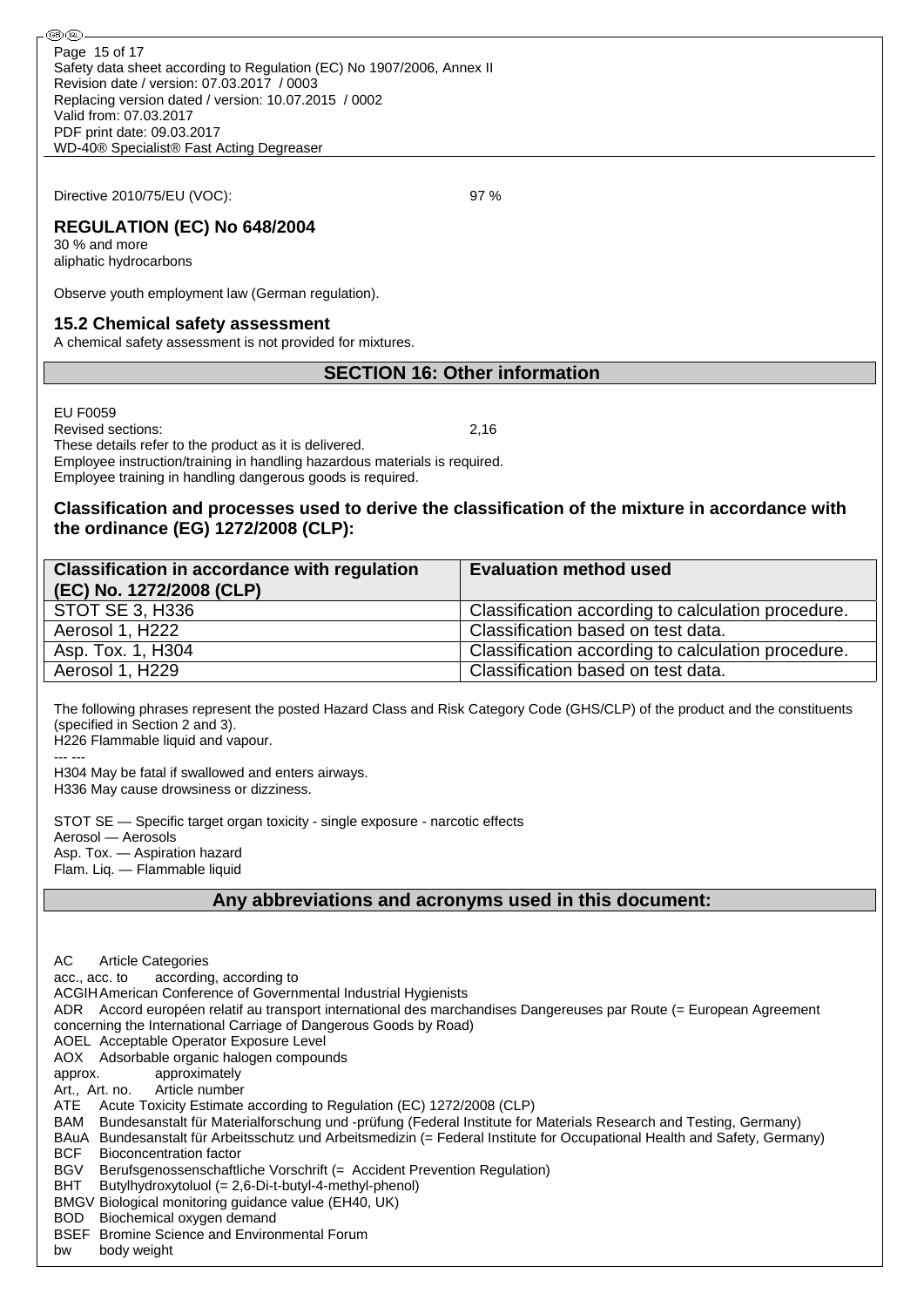®0බ Page 16 of 17Safety data sheet according to Regulation (EC) No 1907/2006, Annex II Revision date / version: 07.03.2017 / 0003 Replacing version dated / version: 10.07.2015 / 0002 Valid from: 07.03.2017 PDF print date: 09.03.2017 WD-40® Specialist® Fast Acting Degreaser CAS Chemical Abstracts Service CEC Coordinating European Council for the Development of Performance Tests for Fuels, Lubricants and Other Fluids CESIO Comité Européen des Agents de Surface et de leurs Intermédiaires Organiques CIPAC Collaborative International Pesticides Analytical Council CLP Classification, Labelling and Packaging (REGULATION (EC) No 1272/2008 on classification, labelling and packaging of substances and mixtures) CMR carcinogenic, mutagenic, reproductive toxic COD Chemical oxygen demand CTFA Cosmetic, Toiletry, and Fragrance Association DMEL Derived Minimum Effect Level DNEL Derived No Effect Level DOC Dissolved organic carbon DT50 Dwell Time - 50% reduction of start concentration DVS Deutscher Verband für Schweißen und verwandte Verfahren e.V. (= German Association for Welding and Allied Processes) dw dry weight e.g. for example (abbreviation of Latin 'exempli gratia'), for instance EC European Community ECHA European Chemicals Agency EEA European Economic Area EEC European Economic Community EINECS European Inventory of Existing Commercial Chemical Substances ELINCS European List of Notified Chemical Substances EN European Norms EPA United States Environmental Protection Agency (United States of America) ERC Environmental Release Categories ES Exposure scenario etc. et cetera EU European Union EWC European Waste Catalogue Fax. Fax number gen. general GHS Globally Harmonized System of Classification and Labelling of Chemicals GWP Global warming potential HET-CAM Hen's Egg Test - Chorionallantoic Membrane HGWP Halocarbon Global Warming Potential IARC International Agency for Research on Cancer IATA International Air Transport Association IBC Intermediate Bulk Container IBC (Code) International Bulk Chemical (Code) IC Inhibitory concentration IMDG-code International Maritime Code for Dangerous Goods incl. including, inclusive IUCLIDInternational Uniform ChemicaL Information Database LC lethal concentration LC50 lethal concentration 50 percent kill LCLo lowest published lethal concentration LD Lethal Dose of a chemical LD50 Lethal Dose, 50% kill LDLo Lethal Dose Low LOAELLowest Observed Adverse Effect Level LOEC Lowest Observed Effect Concentration LOEL Lowest Observed Effect Level LQ Limited Quantities<br>MARPOL lnternatic International Convention for the Prevention of Marine Pollution from Ships n.a. not applicable n.av. not available n.c. not checked n.d.a. no data available NIOSHNational Institute of Occupational Safety and Health (United States of America) NOAEC No Observed Adverse Effective Concentration NOAEL No Observed Adverse Effect Level NOEC No Observed Effect Concentration NOEL No Observed Effect Level ODP Ozone Depletion Potential OECD Organisation for Economic Co-operation and Development org. organic PAH polycyclic aromatic hydrocarbon